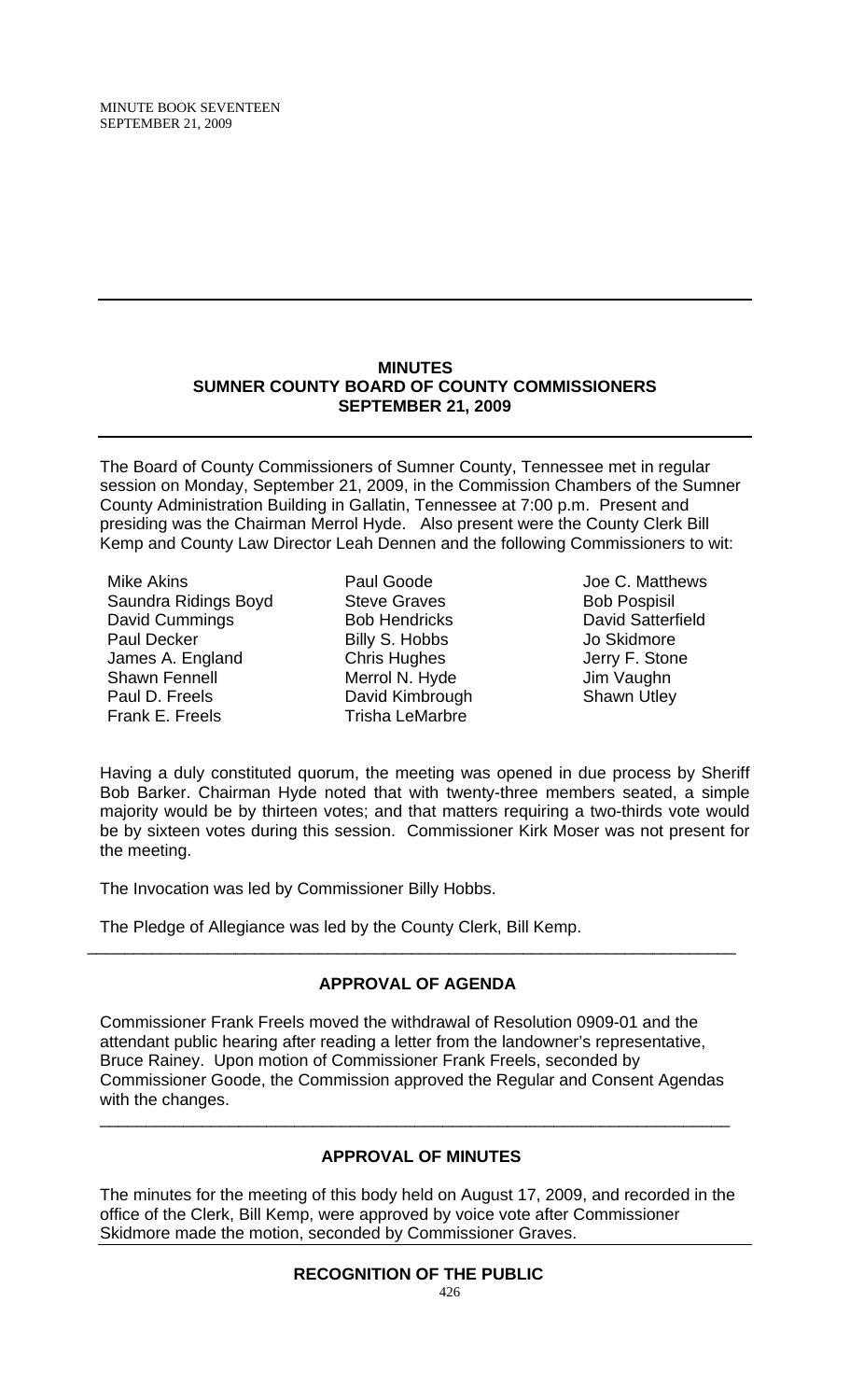Chairman Hyde opened the floor to allow the public to speak concerning any matter on the agenda.

Mary Pappas of 963 Emily Point in Gallatin and Sumner County Education Association President requested that the County Commission pass the Board of Education budget.

With no one else wishing to speak, recognition of the public was closed.

#### **RATIFICATION OF COMMISSION CHAIRMAN AND CHAIRMAN PRO TEM ELECTION**

 $\overline{\phantom{a}}$  , and the contribution of the contribution of the contribution of the contribution of the contribution of the contribution of the contribution of the contribution of the contribution of the contribution of the

Chairman Hyde recognized Commissioner Hughes who moved, seconded by Commissioner Utley, to ratify the August election of Commissioner Hyde as Commission Chairman and Commissioner Decker as Commission Chairman Pro Tem. The motion carried by voice vote of the body.

# **REPORT OF THE CHAIR**

 $\overline{\phantom{a}}$  , and the contribution of the contribution of the contribution of the contribution of the contribution of  $\overline{\phantom{a}}$ 

County Executive Anthony Holt read the following certificate of recognition into the record:

# **A RESOLUTION HONORING THE MEMORY OF MR. WALLY NICOLL**

 **WHEREAS,** Mr. Wally Nicoll a lifelong resident of Sumner County, is survived by his loving wife, Mary Nicoll, his children, and grandchildren as well as countless friends and constituents; and

**WHEREAS,** Mr. Nicoll, who served on the Sumner County Tourism Board for many years and was involved in the tourism effort for 26 years also, with his wife, ran a travel agency called Travel Masters; and

**WHEREAS,** Wally Nicoll gave over 40 years of service to the community serving as President of the Hendersonville Rotary Club in 1978-1979, the Hendersonville Area Chamber of Commerce in 1991-1992 and the United Chambers of Sumner County and also served as a trustee for Volunteer State Community College and on the National Board for the America Cancer Society; and

**WHEREAS,** it is appropriate that Wally Nicoll be remembered for the very significant contribution he made to Sumner County through his dedication and involvement with the community.

**NOW, THEREFORE BE IT RESOLVED** by the Sumner County Board of County Commissioners meeting in regular session on this 21<sup>st</sup> day of September, 2009, that this body remembers Mr. Wally Nicoll for his dedication and service to the citizens and the community and this body further expresses its sympathy to the family of Wally Nicoll for their great loss; and

**BE IT FURTHER RESOLVED** that this resolution shall be spread on the minutes of this body and the Clerk is to furnish a copy of this resolution to the family of Wally Nicoll.

\_\_\_\_\_\_\_\_\_\_\_\_\_\_\_\_\_\_\_\_\_\_\_\_\_\_\_\_\_\_\_\_\_\_\_\_\_\_\_\_\_\_\_\_\_\_\_\_\_\_\_\_\_\_\_\_\_\_\_\_\_\_\_\_

Upon motion of Commissioner Pospisil, seconded by Commissioner Vaughn, the Commission voted to approve the certificate of recognition honoring Mr. Nicoll in memoriam.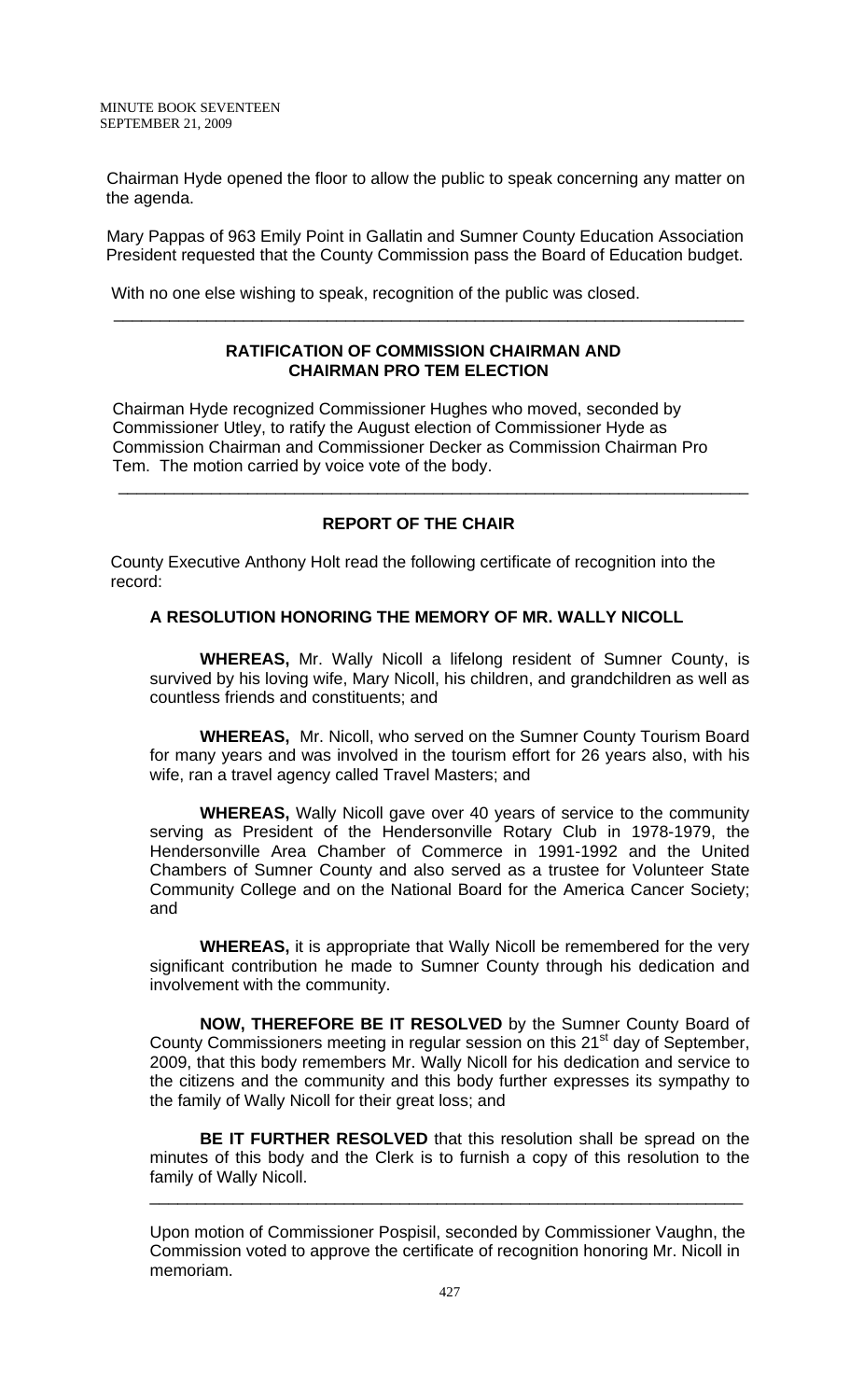Chairman Hyde introduced the following certificate of recognition:

## **A RESOLUTION HONORING MR. CHARLIE MYERS AND MR. LEONARD BERRY**

**WHEREAS,** Mr. Charlie Myers and Mr. Leonard Berry are residents of Portland, Tennessee and founders of numerous websites dedicated to the cities and counties of our area such as (PortlandTN.com; GallatinTN.com; HendersonvilleTN.com; WhiteHouseTN.com; WestmorelandTN.com; TN52.com; and MaconCountyTN.com) and on September 12<sup>th</sup> these websites celebrated a decade of existence; and

\_\_\_\_\_\_\_\_\_\_\_\_\_\_\_\_\_\_\_\_\_\_\_\_\_\_\_\_\_\_\_\_\_\_\_\_\_\_\_\_\_\_\_\_\_\_\_\_\_\_\_\_\_\_\_\_\_\_\_\_\_\_\_\_

**WHEREAS,** Mr. Myers and Mr. Berry work daily and go to great lengths to keep all the websites current with information needed for the citizens of Sumner and Macon County; and

**WHEREAS,** Mr. Myers and Mr. Berry through their dedication, hard work and these outstanding efforts has brought honor, not only to themselves, but their community and counties.

**NOW, THEREFORE BE IT RESOLVED** by the Sumner County Board of County Commissioners meeting in regular session on this the 21<sup>st</sup> day of September, 2009, that this body does hereby honor and commend Mr. Charlie Myers and Mr. Leonard Berry for their hard work and dedication to all the websites and countless citizens; and

**BE IT FURTHER RESOLVED** that this resolution shall be spread on the minutes of this body and the Clerk is to furnish a copy of this resolution to Mr. Charlie Myers and Mr. Leonard Berry.

Upon motion of Commissioner Frank Freels, seconded by Commissioner Pospisil, the Commission voted to approve the certificate of recognition honoring Mr. Myers and Mr. Berry.

\_\_\_\_\_\_\_\_\_\_\_\_\_\_\_\_\_\_\_\_\_\_\_\_\_\_\_\_\_\_\_\_\_\_\_\_\_\_\_\_\_\_\_\_\_\_\_\_\_\_\_\_\_\_\_\_\_\_\_\_\_\_\_\_

Chairman Hyde declared the public hearing open regarding the rezoning of the property belonging to Charles Haynes and Jerry Dixon. With no one wishing to speak, Chairman Hyde declared the public hearing closed and introduced the following resolution:

# **0909-01 A RESOLUTION APPROVING ZONING RECLASSIFICATION OF PROPERTY AT 3901 HIGHWAY 31-EAST, BETHPAGE, TENNESSEE FROM AGRICULTURAL TO COMMERCIAL PROPERTY**

 **BE IT RESOLVED** by the Sumner County Board of County Commissioners meeting in regular session on this the  $21<sup>st</sup>$  day of September, 2009, that this body hereby approves zoning reclassification of property currently owned by Charles Haynes and Jerry Dixon at 3901 Highway 31-East, Bethpage, Tennessee (identified as Parcel 2.01 on Tax Map 67 and being approximately 1.135 acres), to commercial.

\_\_\_\_\_\_\_\_\_\_\_\_\_\_\_\_\_\_\_\_\_\_\_\_\_\_\_\_\_\_\_\_\_\_\_\_\_\_\_\_\_\_\_\_\_\_\_\_\_\_\_\_\_\_\_\_\_\_\_\_\_\_\_\_

Commissioner Graves moved, seconded by Commissioner Akins, to approve the zoning reclassification.

The electronic vote was recorded in the following manner: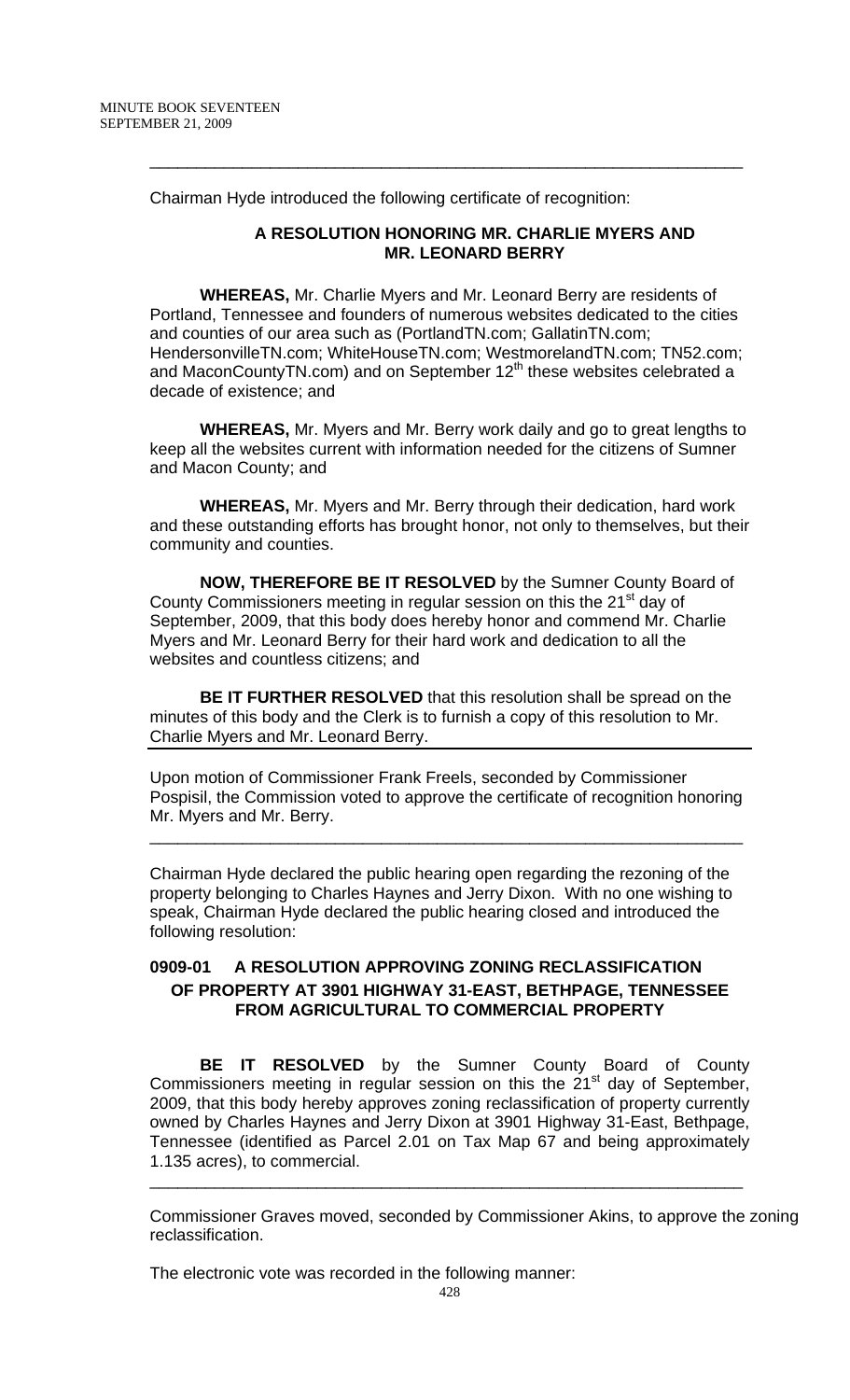| <b>Akins</b>                                                    | Y       | Fennell          | Y     | Cummings     | Y        |  |
|-----------------------------------------------------------------|---------|------------------|-------|--------------|----------|--|
| Utley                                                           | Y       | Graves           | Y     | Satterfield  | Y        |  |
| F. Freels                                                       | Y       | <b>Matthews</b>  | Y     | Boyd         | Y        |  |
| England                                                         | Y       | <b>Hendricks</b> | Y     | Vaughn       | Y        |  |
| LeMarbre                                                        | Y       | <b>Decker</b>    | Y     | Hyde         | Y        |  |
| <b>Hughes</b>                                                   | Y       | Kimbrough        | Y     | Goode        | Y        |  |
| Skidmore                                                        | Y       | P. Freels        | Y     | <b>Stone</b> | Y        |  |
| <b>Hobbs</b>                                                    | Y       | Pospisil         | Y     |              |          |  |
| 0909-01                                                         | Yes: 23 |                  | No: 0 | Abs: $0$     | 07:17 PM |  |
| Chairman Hyde declared Resolution 0909-01 approved by the body. |         |                  |       |              |          |  |

# **REPORT FROM COUNTY OFFICIALS**

 By motion of Commissioner Pospisil, seconded by Commissioner Hughes, the commissioners approved unanimously the filing as received of the following reports: County Investments, County General Fund, County Debt Service Fund, County Highway Fund, County Capital Outlay Fund, School General Purpose Fund, School Federal Projects Fund, School Food Service Fund, Employee Health Insurance Trust Fund, Employee Dental Insurance Trust Fund, Casualty Insurance Trust Fund, County Trustee Funds, Special Reports: County Dental Insurance Claim Payments, County Health Insurance Claim Payments, County Property Tax Collections, County EMS Billing/Collections/Balances, County Sales Tax Collections, County Wheel Tax Collections, County Tax Rates/Property Values and County School Loan Program Rates. Approval of the filing of these records does not certify to the accuracy of the documents.

Chairman Hyde introduced the following resolution:

### **0809-NOT A RESOLUTION TO APPROVE AND ACCEPT APPLICATIONS FOR NOTARY PUBLIC POSITIONS AND PERSONAL SURETY GUARANTORS**

 **WHEREAS,** according to the law of the State of Tennessee, an individual must apply for the office of notary public in the county of residence, or of their principal place of business; and

 **WHEREAS**, state statute requires personal sureties making bonds for notaries publics to be approved by the Sumner County Commission; and

 **WHEREAS,** said applicant must be approved by the County Commission assembled; and

 **WHEREAS,** Bill Kemp, Sumner County Clerk, has certified according to the records of his office that the persons named on the attached listing labeled "SUMNER COUNTY NOTARY PUBLIC APPLICATIONS and SURETY GUARANTORS" have duly applied for the positions so sought; and

### **BE IT FURTHER RESOLVED THAT THIS TAKE EFFECT FROM AND AFTER PASSAGE. –––––––––––––––––––––––––––––––––––––––––––––––––––––––––**

 Upon motion of Commissioner Skidmore, seconded by Commissioner Vaughn, voting was recorded in the following manner: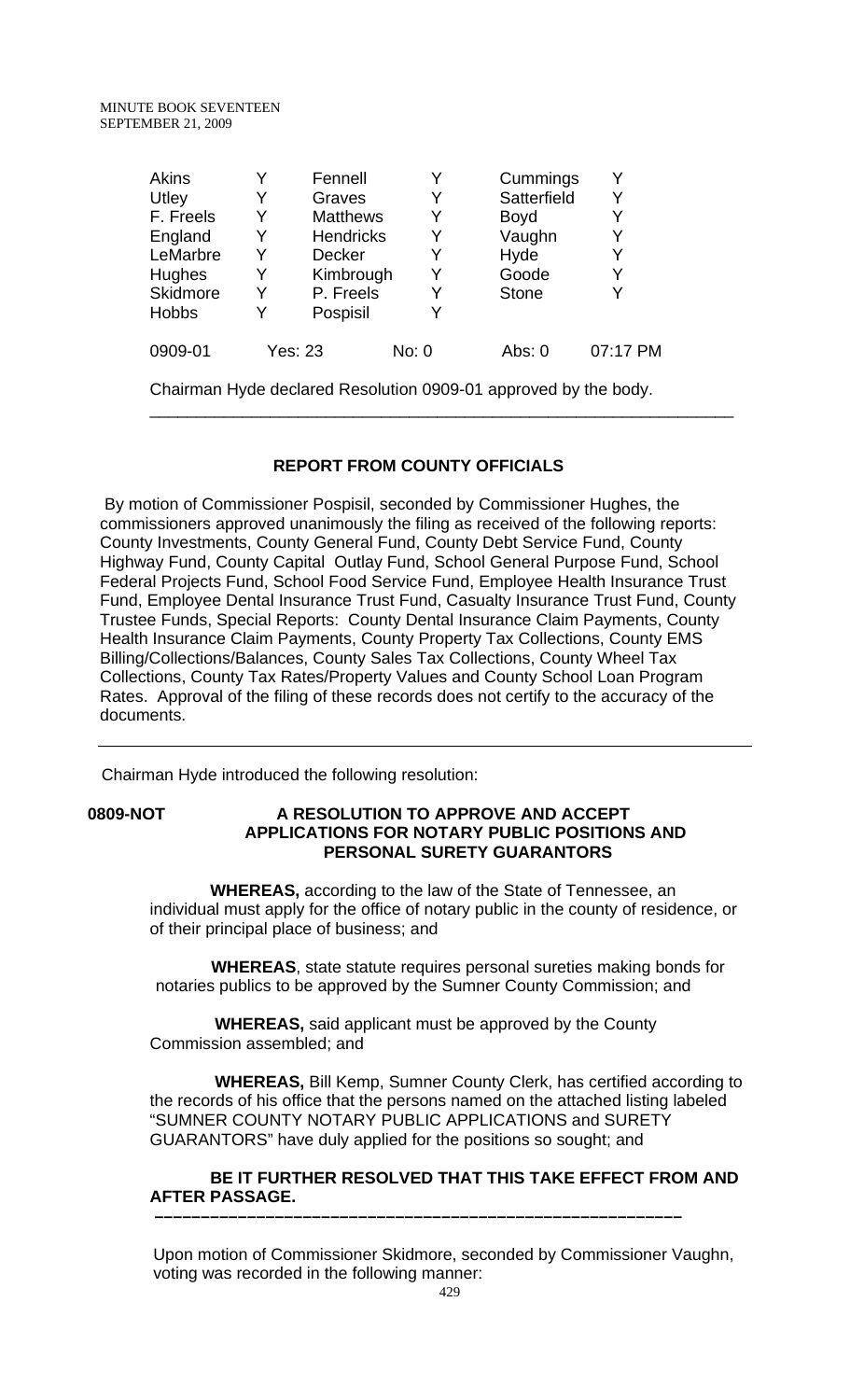ABBOTT, ANGIE DESHELES BAGSHAW, STACY RENEE BARTON, NORMA JEAN BEATY, VICKI LYNN BOSTIC, TIMOTHY ALLEN BURGESS, TIMOTHY L BURTON, KARLA RANEE CANTRELL, CALVIN ERIC CARROLL, TAMMY LYNN CLEMONS, ROGER GLENN DWELLE, RAY S EDWARDS, STEPHEN LEE HEITKAMP, HOLLI MARIE HOLDER, SANDRA KAY HOLMES, KAREN BRACEY JAGER, STEVEN CHARLES JONES, DEBORAH LYNN LOCKE, JEAN NEWLAND LOGUE, KAREN B

MARTIN, JR, VERNON E. MCDOUGAL, BARBARA A MCINTOSH, JOHN NOLEN, GLORIA LEVERING NORRIS, CYNTHIA JEAN POTTS, KEVIN MARC RAINEY, JUNE F REED-BRACEY, KIMBERLEY LANE RENFRO, SHARON K RING, RICHARD WEBB RUDY, HOUSTON THOMAS RUSSELL, CHASTITY HOPE SMITH, GWYNN KELLY TOMPKINS, VIRGINIA KAY WOODALL, BILLY WAYNE YATES, BRENDA M

PERSONAL SURETY PHILIP C. KELLY MARK T. SMITH

The electronic vote was recorded in the following manner:

| <b>Akins</b> |   | Fennell          |       | Cummings     |   |          |
|--------------|---|------------------|-------|--------------|---|----------|
| Utley        | Y | Graves           | Α     | Satterfield  | Y |          |
| F. Freels    | Y | <b>Matthews</b>  | Y     | <b>Boyd</b>  | Y |          |
| England      | Y | <b>Hendricks</b> | Y     | Vaughn       | Y |          |
| LeMarbre     | Y | <b>Decker</b>    | Y     | Hyde         | Y |          |
| Hughes       | Y | Kimbrough        | Y     | Goode        | Y |          |
| Skidmore     | Y | P. Freels        | Y     | <b>Stone</b> | А |          |
| <b>Hobbs</b> | Y | Pospisil         | Y     |              |   |          |
| 0909-NOTARY  |   | Yes: 21          | No: 0 | Abs: $2$     |   | 07:15 PM |

Chairman Hyde declared the election of Notaries Public by the body.

# **CORRESPONDENCE**

\_\_\_\_\_\_\_\_\_\_\_\_\_\_\_\_\_\_\_\_\_\_\_\_\_\_\_\_\_\_\_\_\_\_\_\_\_\_\_\_\_\_\_\_\_\_\_\_\_\_\_\_\_\_\_\_\_\_\_\_\_\_\_\_\_\_\_\_\_

Chairman Hyde recognized Clerk Kemp who read a note from the David Pigna family expressing their gratitude for the Commission's show of sympathy.

### **COMMITTEE ON COMMITTEES**

\_\_\_\_\_\_\_\_\_\_\_\_\_\_\_\_\_\_\_\_\_\_\_\_\_\_\_\_\_\_\_\_\_\_\_\_\_\_\_\_\_\_\_\_\_\_\_\_\_\_\_\_\_\_\_\_\_\_\_\_\_\_\_\_\_\_\_\_\_\_

 Commissioner Hughes reported that the Committees on Committees voted to approve the reappointments of Jack Smith and Virginia Thigpen to the Housing Facilities Board. He so moved, seconded by Commissioner LeMarbre, to approve and the motion carried by voice vote of the County Commission.

\_\_\_\_\_\_\_\_\_\_\_\_\_\_\_\_\_\_\_\_\_\_\_\_\_\_\_\_\_\_\_\_\_\_\_\_\_\_\_\_\_\_\_\_\_\_\_\_\_\_\_\_\_\_\_\_\_\_\_\_\_\_\_\_\_\_\_\_\_

# **HIGHWAY COMMISSION**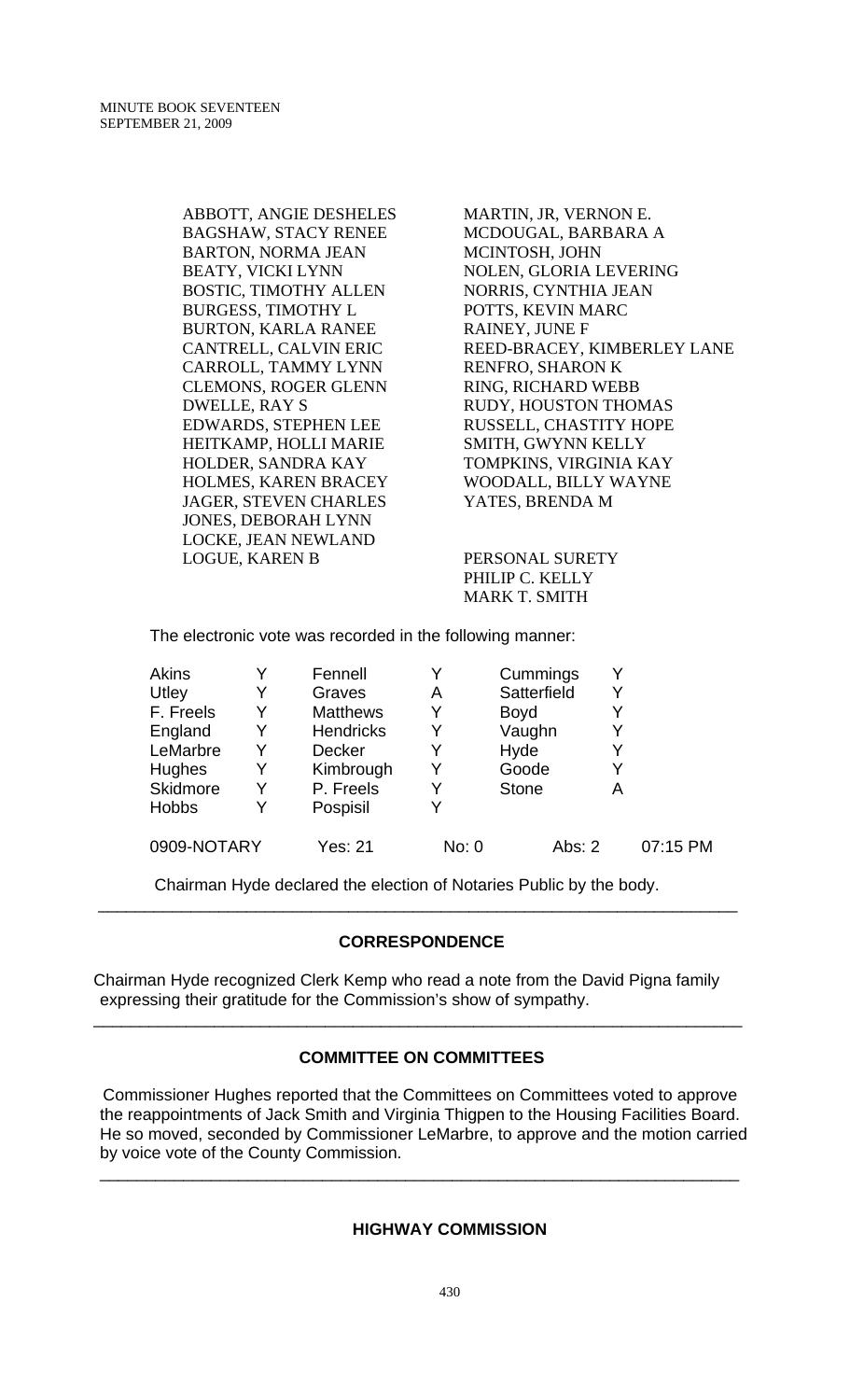Commissioner Graves introduced the following resolution and moved for approval. Commissioner Fennell seconded the motion.

# **0909-03 A RESOLUTION ASKING OUR STATE REPRESENTATIVES TO SEEK LEGISLATION WHICH WOULD ALLOW COUNTIES TO ADOPT AND ENFORCE TRAFFIC REGULATIONS WHICH INCLUDE FINES AND CRIMINAL PENALTIES FOR PARKING VIOLATIONS**

**WHEREAS**, in the unincorporated areas of counties, residential subdivisions and small commercial shopping areas have grown, but with them, parking issues have arisen that not only create safety hazards, but conflict as little regulation exists to address parking issues; and

**WHEREAS**, civil remedies through associations might exist, but do little to address problems quickly and existing state statutes require extremely dangerous traffic situations to exist before present laws can be used to deal with hazardous parking situations; and

**WHEREAS**, cities can enforce traffic regulations against parked vehicles which interfere with traffic flow and cause precarious issues; and

**WHEREAS**, counties need legislation that would allow similar authority and regulations so that parked vehicles do not impede travel and produce potential dangers for pedestrians and other vehicles; and

**WHEREAS**, this is a state wide problem that leaves law enforcement with unclear directives as to how to address such situations.

**THEREFORE BE IT RESOLVED** by the Sumner County Board of County Commissioners meeting in regular session on this the  $21<sup>st</sup>$  day of September, 2009 that this body does hereby ask our state representatives to seek legislation which would allow counties to adopt and enforce traffic regulations which include fines and criminal penalties for parking violations where traffic flow has become perilous and public safety is impeded.

\_\_\_\_\_\_\_\_\_\_\_\_\_\_\_\_\_\_\_\_\_\_\_\_\_\_\_\_\_\_\_\_\_\_\_\_\_\_\_\_\_\_\_\_\_\_\_\_\_\_\_\_\_\_\_\_\_\_\_\_\_\_\_\_

The electronic vote was recorded in the following manner:

| Akins<br>Utley<br>F. Freels<br><b>Hendricks</b><br><b>Decker</b><br>Kimbrough<br><b>Stone</b> | Y<br>Y<br>N<br>Y<br>Y | Fennell<br>Graves<br><b>Boyd</b><br>Vaughn<br>Hyde<br>Goode<br><b>Hobbs</b> | Y<br>Y<br>Y<br>Y | Cummings<br>Satterfield<br>England<br>LeMarbre<br>Hughes<br>Skidmore<br>Pospisil | Y<br>Y<br>Y<br>Y<br>N |
|-----------------------------------------------------------------------------------------------|-----------------------|-----------------------------------------------------------------------------|------------------|----------------------------------------------------------------------------------|-----------------------|
| 0909-03                                                                                       |                       | <b>Yes: 19</b>                                                              | No: 2            | Abs: 0                                                                           | 07:20 PM              |

Chairman Hyde declared Resolution 0909-03 approved by the body.

### **EDUCATION COMMITTEE**

**\_\_\_\_\_\_\_\_\_\_\_\_\_\_\_\_\_\_\_\_\_\_\_\_\_\_\_\_\_\_\_\_\_\_\_\_\_\_\_\_\_\_\_\_\_\_\_\_\_\_\_\_\_\_\_\_\_\_\_\_\_\_\_\_\_\_\_\_\_** 

Commissioner Decker introduced the following resolution and moved for approval. Commissioner LeMarbre seconded the motion.

# **0909-18 A RESOLUTION MAKING APPROPRIATIONS FOR THE SUMNER COUNTY SCHOOL DEPARTMENT FOR THE FISCAL YEAR BEGINNING JULY 1, 2009 AND ENDING JUNE 30, 2010**

**BE IT RESOLVED** by the Board of County Commissioners of Sumner County, Tennessee, assembled in regular session on the 21<sup>st</sup> day of September, 2009 that the amounts hereafter set out are hereby appropriated for the purpose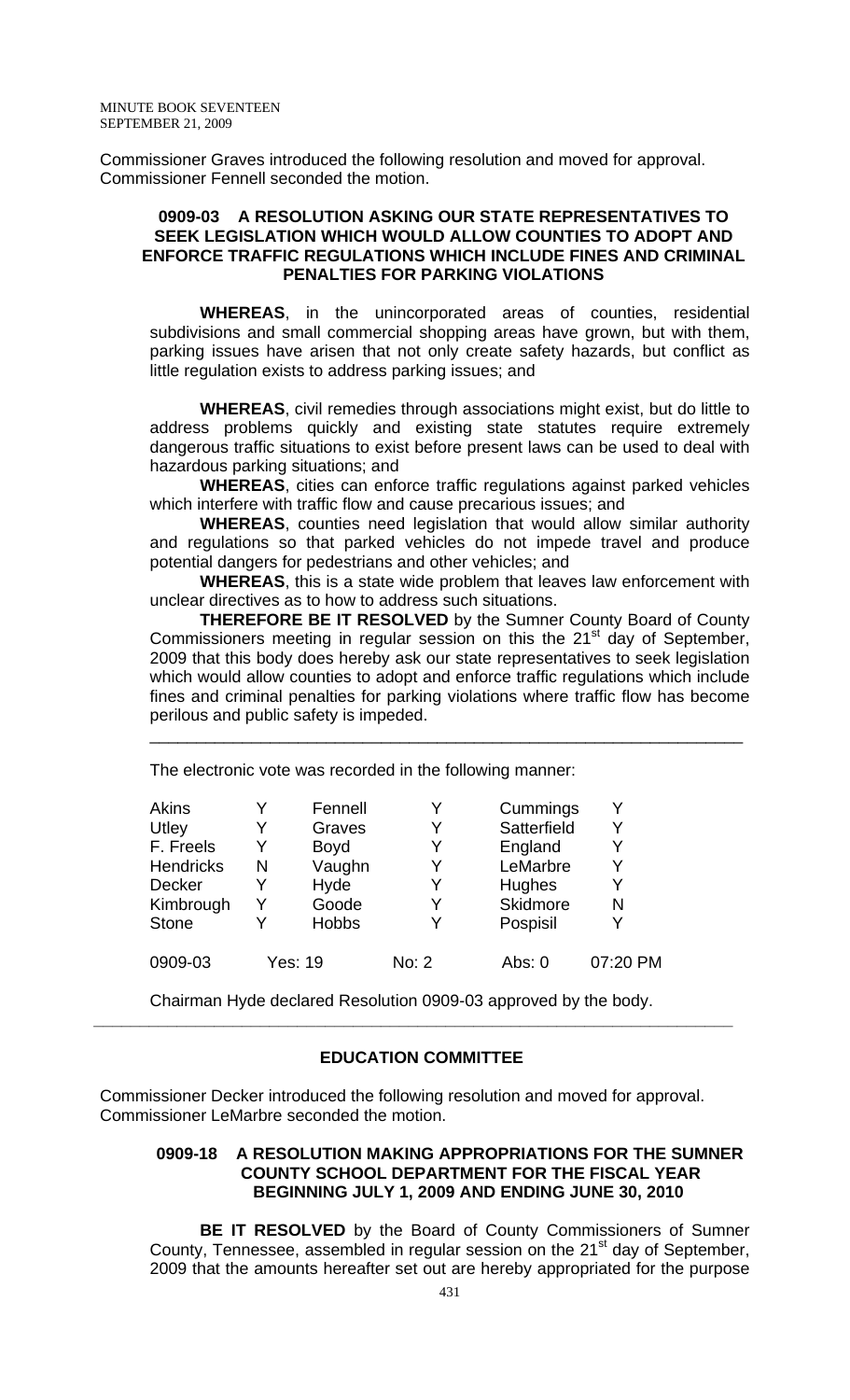of meeting the expenses of Sumner County Schools during the fiscal year beginning July 1, 2009 and ending June 30, 2010 according to the following schedule.

| <b>General Purpose School Fund</b>                |                   |
|---------------------------------------------------|-------------------|
| <b>Instruction</b>                                |                   |
| <b>Regular Instruction Program</b>                | \$<br>89,611,609  |
| <b>Alternative Instruction Program</b>            | 1,592,901         |
| <b>Special Education Program</b>                  | 16,182,914        |
| <b>Vocational Education Program</b>               | 9,142,527         |
| <b>Adult Education Program</b>                    | 300,556           |
| <b>Support Services</b>                           |                   |
| Attendance                                        | 355,138           |
| <b>Health Services</b>                            | 668,653           |
| Other Student Support                             | 4,577,396         |
| <b>Regular Instruction Program</b>                | 7,124,036         |
| Alternative Instruction Program                   | 326,082           |
| <b>Special Education Program</b>                  | 1,525,808         |
| <b>Vocational Education Program</b>               | 226,809           |
| <b>Adult Education Program</b>                    | 295,577           |
| <b>Board of Education</b>                         | 4,071,096         |
| Office of the Superintendent                      | 595,807           |
| Office of the Principal                           | 12,223,401        |
| <b>Fiscal Services</b>                            | 940,119           |
| Human Services (Resources) Personnel              | 480,409           |
| <b>Operation of Plant</b>                         | 13,460,083        |
| Maintenance of Plant                              | 4,375,314         |
| Transportation                                    | 6,955,716         |
| Central and Other                                 | 821,208           |
| <b>Operation of Non-Instructional Services</b>    |                   |
| Food Services                                     | 18,529            |
| <b>Community Services</b>                         | 1,514,571         |
| <b>Capital Outlay</b>                             |                   |
| <b>Regular Capital Outlay</b>                     | 1,122,843         |
| <b>Other Uses</b>                                 |                   |
| Other Uses (Transfers)                            | <u>10,000</u>     |
| <b>Total General Purpose School Fund</b>          | \$<br>178,519,102 |
| (without central cafeteria or endowment sub-fund) |                   |
| <b>Central Cafeteria Fund</b>                     |                   |
| <b>Food Services</b>                              | 13,862,862        |
| <b>Total Central Cafeteria Fund</b>               | \$<br>13,862,862  |
| <b>Endowment Fund</b>                             |                   |
| <b>Endowment Fund</b>                             | \$                |
| <b>Total Endowment Fund</b>                       |                   |
| <b>School Federal Projects Fund</b>               |                   |
| <b>Instruction</b>                                |                   |
| <b>Regular Instruction Program</b>                | \$<br>5,278,792   |
| Alternative Instruction Program                   | 26,765            |
| <b>Special Education Program</b>                  | 10,032,962        |
| <b>Vocation Education Program</b>                 | 237,256           |
| <b>Support Services</b>                           |                   |
| Other Student Support                             | 926,422           |
| <b>Regular Instruction Program</b>                | 1,595,401         |
| <b>Special Education Program</b>                  | 1,149,265         |
| <b>Vocational Education Program</b>               | 80,000            |
| Transportation                                    | 168,338           |
| <b>Other Uses</b>                                 |                   |
| Other Uses (transfers)                            | 282,540           |
| <b>Total School Federal Projects Fund</b>         | \$<br>19,777,741  |

**BE IT FURTHER RESOLVED,** by Resolution Number 0206-04, the Sumner County Board of County Commissioners, pursuant to Section 13, subsection (e) (1) of Private Acts 2002, Chapter Number 113, that if the need subsection (c) (1) or **Exited From Edge.** Chapter Tramber 110, that it the hose shall arise, the Budget Committee may, with the approval of any official, head of any department or division which may be affected, may transfer any amount within any major appropriation category. Also, the approval of the County Board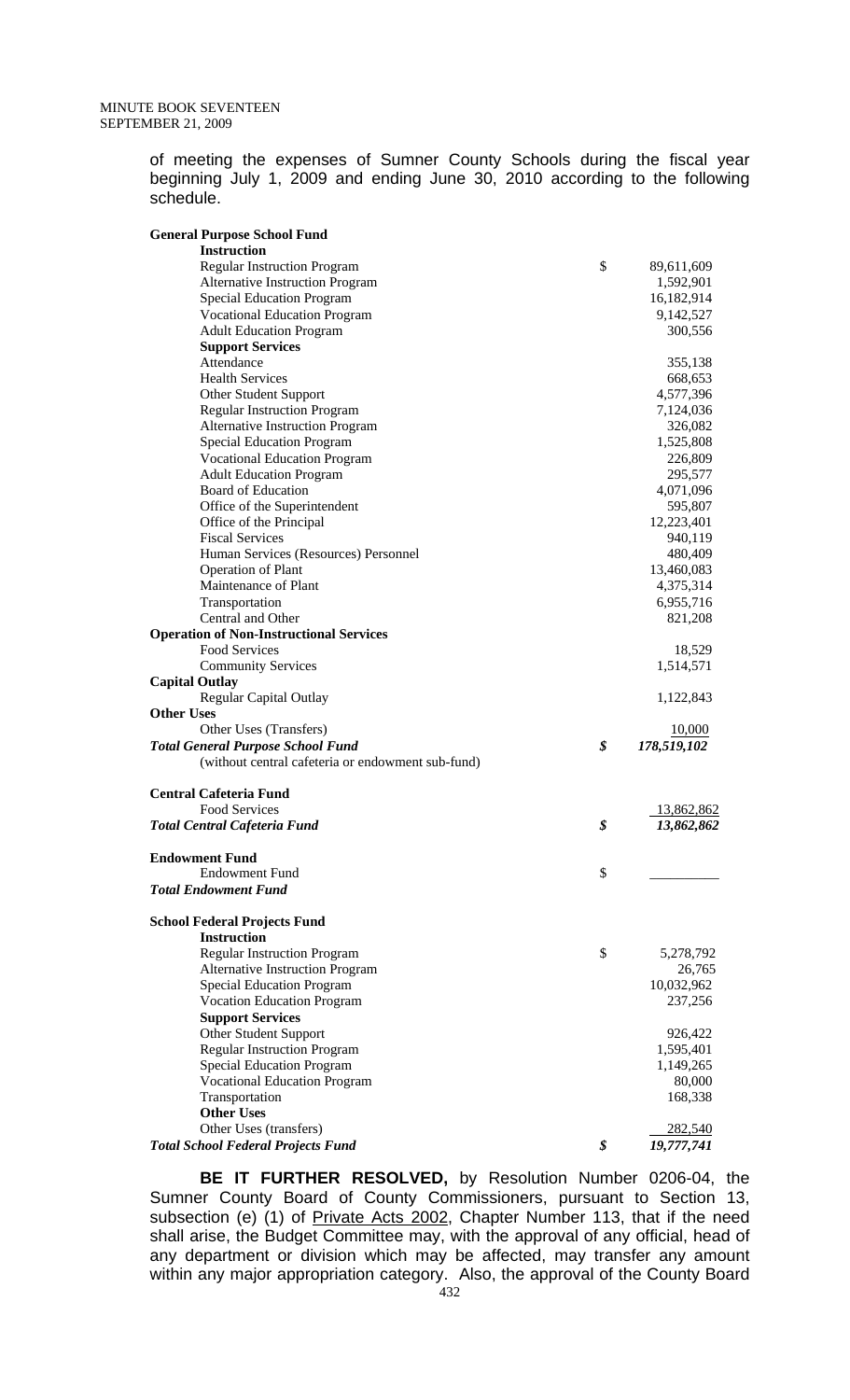of Commissioners must be obtained as required by law for transfers between major appropriation categories within the same fund. The School Director must also receive the approval of the Board of Education for transfers within each major appropriation category of the budget and the approval of the County Board of Commissioners for transfers between these major categories as required by law. Aforesaid authorization shall clearly state the reasons for the transfer, but this provision shall in no case whatsoever be construed as authorizing transfers from one fund to another but shall apply solely to transfers within a certain fund.

**BE IT FURTHER RESOLVED,** that any appropriations made by this resolution, which cover the same purpose for which a specific appropriation is made by statute, are made in lieu of but not in addition to said statutory appropriation. The salary, wages, or remuneration of each officer, employee, or agent of the County shall not be in excess of the amounts authorized by existing law or as set forth in the estimate of expenditures which accompanies this resolution. Provided, however, that appropriations for such salaries, wages or other remuneration hereby authorized shall in no case be construed as permitting expenditures for an office, agency, institution, division or department of the County in excess of the appropriation made herein for such office, agency, institution, division or department of the County. Such appropriation shall constitute the limit to the expenditures of any office, agency, institution, division or department for the fiscal year ending June 30, 2010. The aggregate expenditures for any item of appropriation shall in no instance be more than the amount herein appropriated for such item.

**BE IT FURTHER RESOLVED,** that the detailed "General Purpose School Fund Draft Budget, School Nutrition Draft Budget, Endowment Fund Draft Budget and the Federal Projects Draft Budget" for the Fiscal Year Ended June 30, 2010 are adopted by reference for line-item detail.

**BE IT FURTHER RESOLVED,** that any resolution which may hereafter be presented to the Board of County Commissioners providing for appropriations in addition to those made by this Budget Appropriation Resolution shall specifically provide sufficient revenue or other funds, actually to be provided during the fiscal year in which the expenditure is to be made, to meet such additional appropriations.

**BE IT FURTHER REOLVED**, that the County Executive and County Clerk are hereby authorized to borrow money on revenue anticipation notes, provided such notes are first approved by the Director of Local Finance, to pay for the expenses herein authorized until the taxes and other revenue for the fiscal year 2009-2010 have been collected. The proceeds of loans for each individual fund shall not exceed 60% of the appropriations of each individual fund and shall be used only to pay the expenses and other requirements of the fund for which the loan is made. The loan shall be paid out of revenue from the fund for which money is borrowed. The notes evidencing the loans authorized under this section shall be issued under the applicable sections of Title 9, Chapter 21, Tennessee Code Annotated. Said notes shall be signed by the County Executive and countersigned by the County Clerk and shall mature and be paid in full without renewal no later than June 30, 2010.

**BE IT FURTHER RESOLVED**, that the delinquent county property taxes for the year 2008 and prior years and the interest and penalty thereon collected during the year ending June 30, 2010 shall be apportioned to the various County funds according to the subdivision of the tax levy for the year 2008. The Clerk and Master and the Trustee are hereby authorized and directed to make such apportionment accordingly.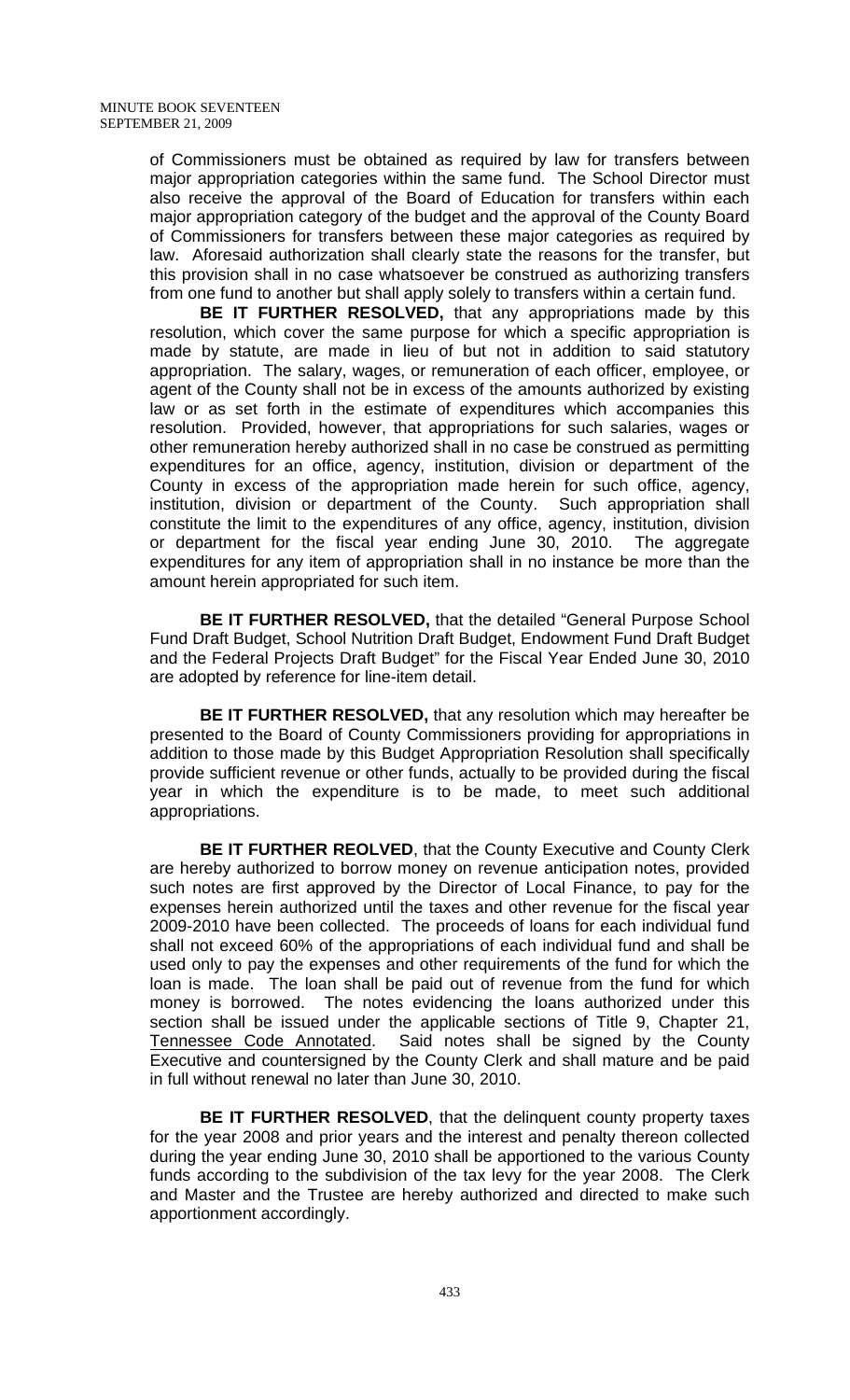**BE IT FURTHER RESOLVED**, that all unencumbered balances of appropriations remaining at the end of the fiscal year shall lapse and be of no further effect at the end of the fiscal year at June 30, 2010.

**BE IT FURTHER RESOLVED, that any resolution or part of a resolution** which has been passed by the Board of County Commissioners that is in conflict with any provision in this resolution is hereby repealed.

**BE IT FURTHER RESOLVED**, that this resolution shall take effect from and after its passage and its provisions shall be in force from and after July 1, 2009. This resolution shall be spread upon the minutes of the Board of County Commissioners.

PASSED THIS 21<sup>st</sup> DAY OF SEPTEMBER, 2009.

\_\_\_\_\_\_\_\_\_\_\_\_\_\_\_\_\_\_\_\_\_\_\_\_\_\_\_\_\_\_\_\_\_\_\_\_\_\_\_\_\_\_\_\_\_\_\_\_\_\_\_\_\_\_\_\_\_\_\_\_\_\_\_\_

# APPROVE SCHOOL 2009-10 BUDGETS

The electronic vote was recorded in the following manner:

| <b>Akins</b>    |   | Fennell          |       | Cummings     |          |
|-----------------|---|------------------|-------|--------------|----------|
| Utley           | Y | Graves           | Y     | Satterfield  | Y        |
| F. Freels       | Y | <b>Matthews</b>  |       | <b>Boyd</b>  |          |
| England         | Y | <b>Hendricks</b> | Y     | Vaughn       | Y        |
| LeMarbre        | Y | <b>Decker</b>    | Y     | Hyde         | Y        |
| <b>Hughes</b>   | Y | Kimbrough        |       | Goode        |          |
| <b>Skidmore</b> | Y | P. Freels        | Y     | <b>Stone</b> | Α        |
| <b>Hobbs</b>    | Α | Pospisil         |       |              |          |
| 0909-18         |   | <b>Yes: 21</b>   | No: 0 | Abs: $2$     | 07:24 PM |

Chairman Hyde declared Resolution 0909-18 approved by the body.

\_\_\_\_\_\_\_\_\_\_\_\_\_\_\_\_\_\_\_\_\_\_\_\_\_\_\_\_\_\_\_\_\_\_\_\_\_\_\_\_\_\_\_\_\_\_\_\_\_\_\_\_\_\_\_\_\_\_\_\_\_\_\_

# **GENERAL OPERATIONS COMMITTEE**

Commissioner Hughes introduced the following resolution and moved for approval. Commissioner Goode seconded the motion.

# **0909-04 A RESOLUTION DIRECTING THE SALE OF THE OLD SUMNER COUNTY ARCHIVES FACILITY THROUGH THE ABSOLUTE AUCTION PROCESS AS SET FORTH IN THIS RESOLUTION**

**BE IT RESOLVED** by the Sumner County Board of County Commissioners Meeting in Regular Session on this the  $21<sup>st</sup>$  day of September, 2009 that this body does hereby direct the sale of the Old Sumner County Archives Building (the facility) pursuant to the following:

- (1) The County Executive shall have the facility cleaned and made ready for sale; and
- (2) The Purchasing Director shall draft and place out for consideration a request for proposal to obtain the best and most profitable offer to auction the facility using the "Absolute Auction" method; and
- (3) The County Executive, County Purchasing Director, Chairman of the General Operation Committee and Law Director shall review the proposals submitted, determine the best and most profitable offer made to the county and proceed with the sale; and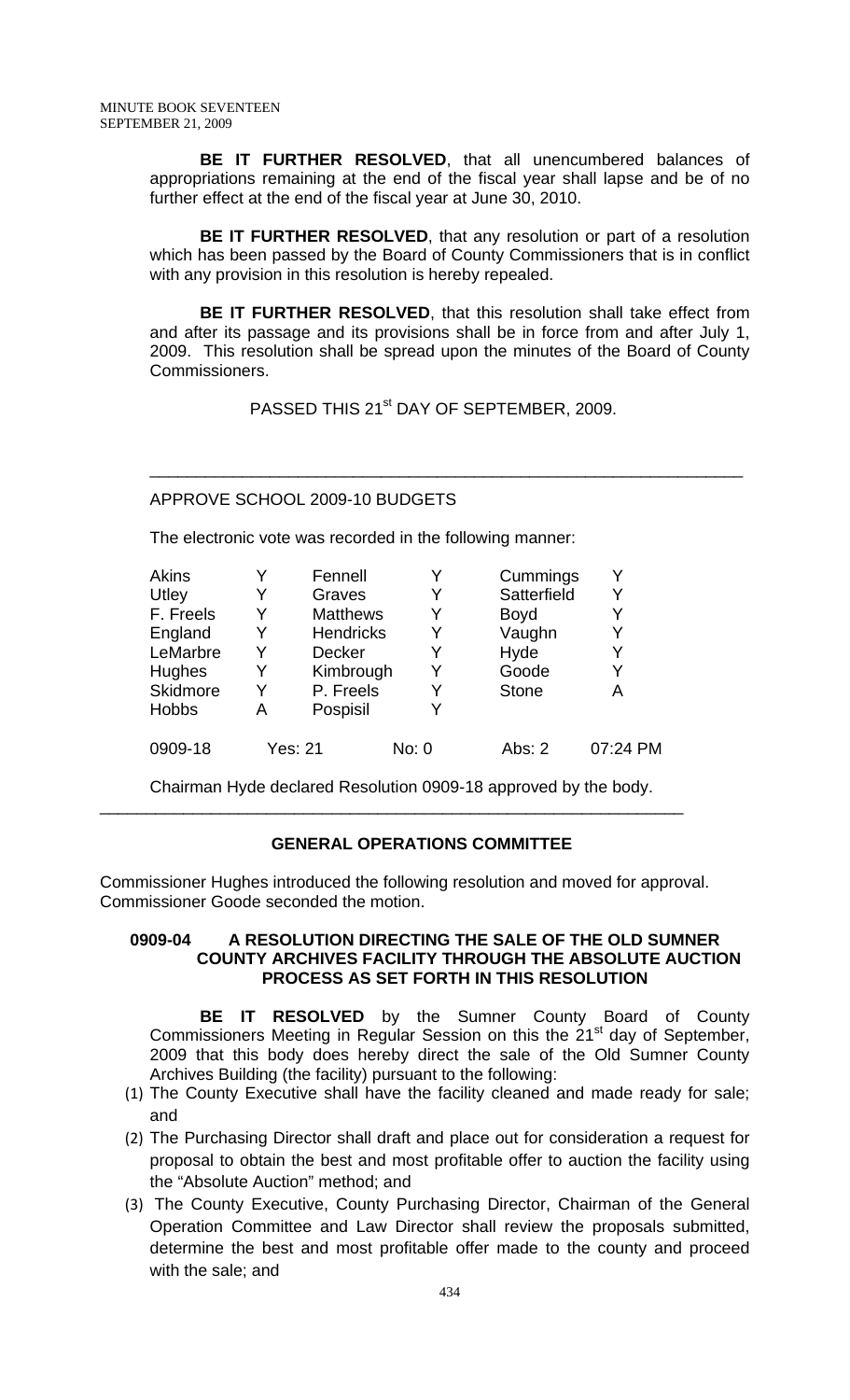(4) The Chairman of the General Operation Committee shall report to that committee as well as the full commission the status of the sale as well as the outcome.

\_\_\_\_\_\_\_\_\_\_\_\_\_\_\_\_\_\_\_\_\_\_\_\_\_\_\_\_\_\_\_\_\_\_\_\_\_\_\_\_\_\_\_\_\_\_\_\_\_\_\_\_\_\_\_\_\_\_\_\_\_\_\_\_

| Akins        | Y | Fennell          | Y     | Cummings     | N        |
|--------------|---|------------------|-------|--------------|----------|
| Utley        | Y | Graves           | Y     | Satterfield  | N        |
| F. Freels    | Y | <b>Matthews</b>  |       | <b>Boyd</b>  |          |
| England      | N | <b>Hendricks</b> | N     | Vaughn       | Y        |
| LeMarbre     | Y | Decker           | Y     | Hyde         |          |
| Hughes       | Y | Kimbrough        |       | Goode        | Y        |
| Skidmore     | Y | P. Freels        |       | <b>Stone</b> |          |
| <b>Hobbs</b> | N | Pospisil         |       |              |          |
| 0909-04      |   | Yes: 18          | No: 5 | Abs: 0       | 07:26 PM |

The electronic vote was recorded in the following manner:

Chairman Hyde declared Resolution 0909-04 approved by the body.

# **EMERGENCY SERVICES COMMITTEE**

\_\_\_\_\_\_\_\_\_\_\_\_\_\_\_\_\_\_\_\_\_\_\_\_\_\_\_\_\_\_\_\_\_\_\_\_\_\_\_\_\_\_\_\_\_\_\_\_\_\_\_\_\_\_\_\_\_\_\_\_\_\_\_

Commissioner Vaughn reported that the two Emergency Medical Department employees injured in a traffic accident involving an ambulance were okay.

**\_\_\_\_\_\_\_\_\_\_\_\_\_\_\_\_\_\_\_\_\_\_\_\_\_\_\_\_\_\_\_\_\_\_\_\_\_\_\_\_\_\_\_\_\_\_\_\_\_\_\_\_\_\_\_\_\_\_\_\_\_\_\_\_\_\_\_\_\_** 

# **PUBLIC WORKS COMMITTEE**

There was no reported from the Public Works Committee.

# **LEGISLATIVE COMMITTEE**

**\_\_\_\_\_\_\_\_\_\_\_\_\_\_\_\_\_\_\_\_\_\_\_\_\_\_\_\_\_\_\_\_\_\_\_\_\_\_\_\_\_\_\_\_\_\_\_\_\_\_\_\_\_\_\_\_\_\_\_\_\_\_\_\_\_\_\_\_\_** 

Commissioner Goode reported that there was no business other than the Ethics Committee action included in the packet.

# **BUDGET COMMITTEE**

**\_\_\_\_\_\_\_\_\_\_\_\_\_\_\_\_\_\_\_\_\_\_\_\_\_\_\_\_\_\_\_\_\_\_\_\_\_\_\_\_\_\_\_\_\_\_\_\_\_\_\_\_\_\_\_\_\_\_\_\_\_\_\_\_\_\_\_\_\_** 

Commissioner Stone introduced the following resolution and moved for approval. Commissioner LeMarbre seconded the motion.

#### **0909-05 A RESOLUTION ADDING THE STATION CAMP HIGH SCHOOL SOCCER PROGRAM FUND REQUEST TO THE CAPITAL PROJECT LIST CREATED BY RESOLUTION 0807-03**

**WHEREAS,** Resolution 0807-03, passed on July 21, 2008, created a mechanism for groups to seek funding from this body for capital projects; and

 **WHEREAS,** even though no funds have yet been approved for any project, this body has begun a list of projects that will be placed in line for consideration when funds become available; and

**WHEREAS,** the Station Camp High School Soccer Program has asked for up to \$185,000.00 for various soccer field improvements and has asked that this overall project be added to the Capital Project List created by Resolution 0807- 03.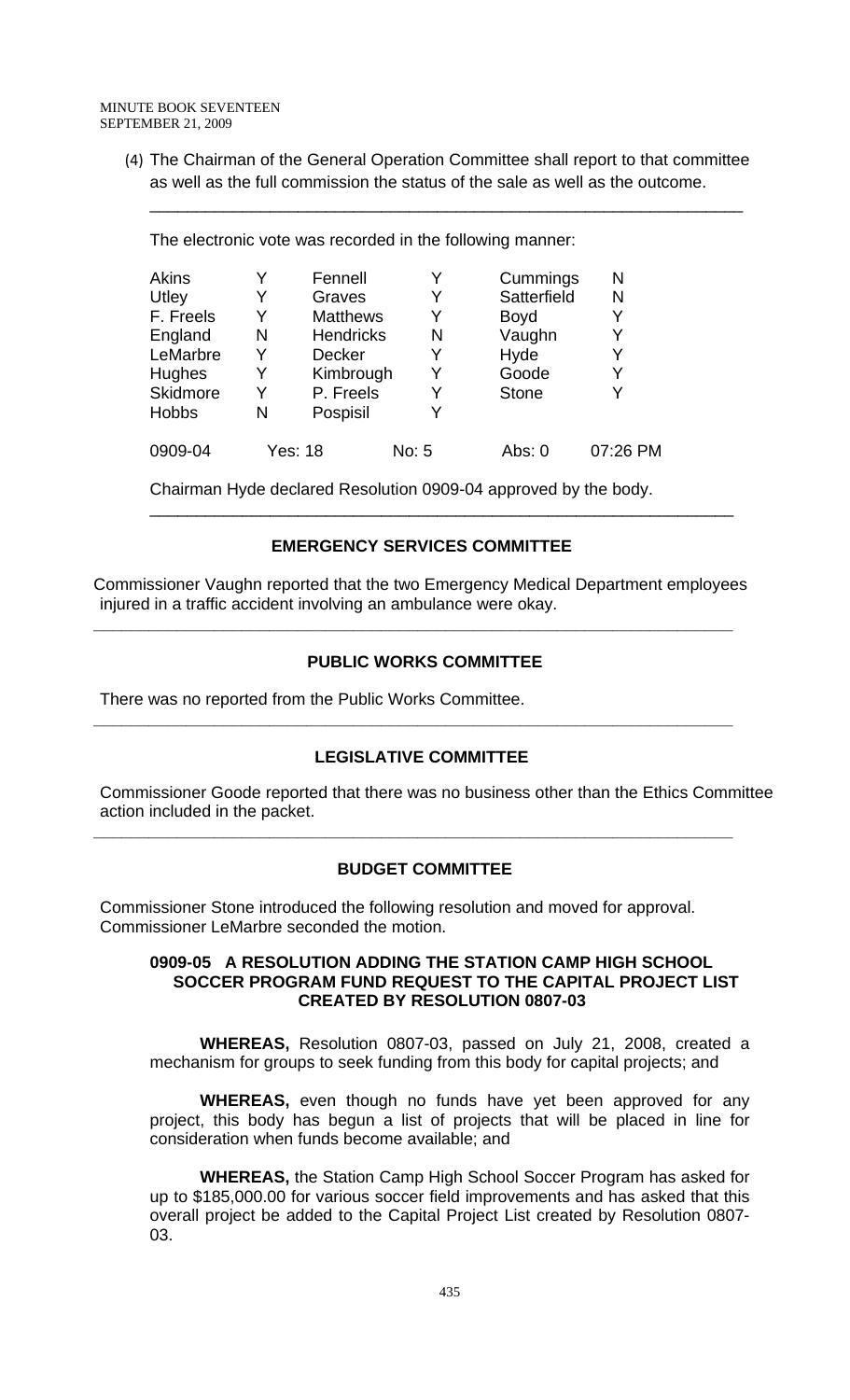**THEREFORE BE IT RESOLVED** by the Sumner County Board of County Commissioners meeting in regular session on this the  $21<sup>st</sup>$  day of September, 2009, that this body does hereby add the Station Camp High School Soccer Program request for up to \$185,000.00 for various field improvements to the Resolution 0807-03 Capital Project List.

\_\_\_\_\_\_\_\_\_\_\_\_\_\_\_\_\_\_\_\_\_\_\_\_\_\_\_\_\_\_\_\_\_\_\_\_\_\_\_\_\_\_\_\_\_\_\_\_\_\_\_\_\_\_\_\_\_\_\_\_\_\_\_\_

The motion carried by voice vote of the body.

Commissioner Stone introduced the following resolution and moved for approval. Commissioner Akins seconded the motion.

### **0909-07 A RESOLUTION CREATING THE SUMNER COUNTY VOLUNTARY TAX ACT OF 2009**

**WHEREAS,** the economic resources and financial conditions of our county have forced this body to make drastic cuts in every area of our budget; and

**WHEREAS**, due to these dire economic times**,** this body cannot force tax increases on its citizens yet many have offered to pay additional sums in an effort to better fund capital projects that benefit all the people.

 **THEREFORE, BE IT RESOLVED,** by the Sumner County Board of County Commissioners meeting in regular session on this the 21<sup>st</sup> day of September, 2009 that this body does hereby, in an effort to pay long-term debt, create **THE SUMNER COUNTY VOLUNTARY TAX ACT OF 2009 ("the Act")**  and by such formation, ask citizens who wish to aid our county to make additional voluntary tax contributions**;** and

**BE IT FURTHER RESOLVED** that the purpose of the Act shall be to promote and encourage the contribution of voluntary tax donations to the county to be used to pay county long-term debt; and

**BE IT FURTHER RESOLVED** contributions shall be mailed to **the Sumner County Finance Department, 355 North Belvedere Drive, Gallatin, TN 37066 and** that a special account shall be created and maintained by the Finance Department which shall assign and reserve all contributions to be used for the payment of long-term debt; and

**BE IT FURTHER RESOLVED** that all donations must be accepted and distributed pursuant to all state and federal laws, rules and regulations and reported on a monthly basis to the Budget Committee as well as to this body, and

**BE IT FURTHER RESOLVED** that any donations received shall be so noted in the records of this body as to make it a permanent part of the record and thereby remaining a part of the history of this county.

\_\_\_\_\_\_\_\_\_\_\_\_\_\_\_\_\_\_\_\_\_\_\_\_\_\_\_\_\_\_\_\_\_\_\_\_\_\_\_\_\_\_\_\_\_\_\_\_\_\_\_\_\_\_\_\_\_\_\_\_\_\_\_\_

The electronic vote was recorded in the following manner:

| Akins<br>Utley<br>F. Freels<br>England<br>LeMarbre<br>Hughes<br>Skidmore | Y<br>Y<br>Y<br>Y<br>Y<br>Y<br>Y | Fennell<br>Graves<br><b>Matthews</b><br><b>Hendricks</b><br>Decker<br>Kimbrough<br>P. Freels | Y<br>Y | Cummings<br>Satterfield<br><b>Boyd</b><br>Vaughn<br>Hyde<br>Goode<br><b>Stone</b> | Y<br>Y   |
|--------------------------------------------------------------------------|---------------------------------|----------------------------------------------------------------------------------------------|--------|-----------------------------------------------------------------------------------|----------|
| <b>Hobbs</b>                                                             | Y                               | Pospisil                                                                                     |        |                                                                                   |          |
| 0909-07                                                                  | Yes: 23                         |                                                                                              | No: 0  | Abs: $0$                                                                          | 07:29 PM |

Chairman Hyde declared Resolution 0909-07 approved by the body.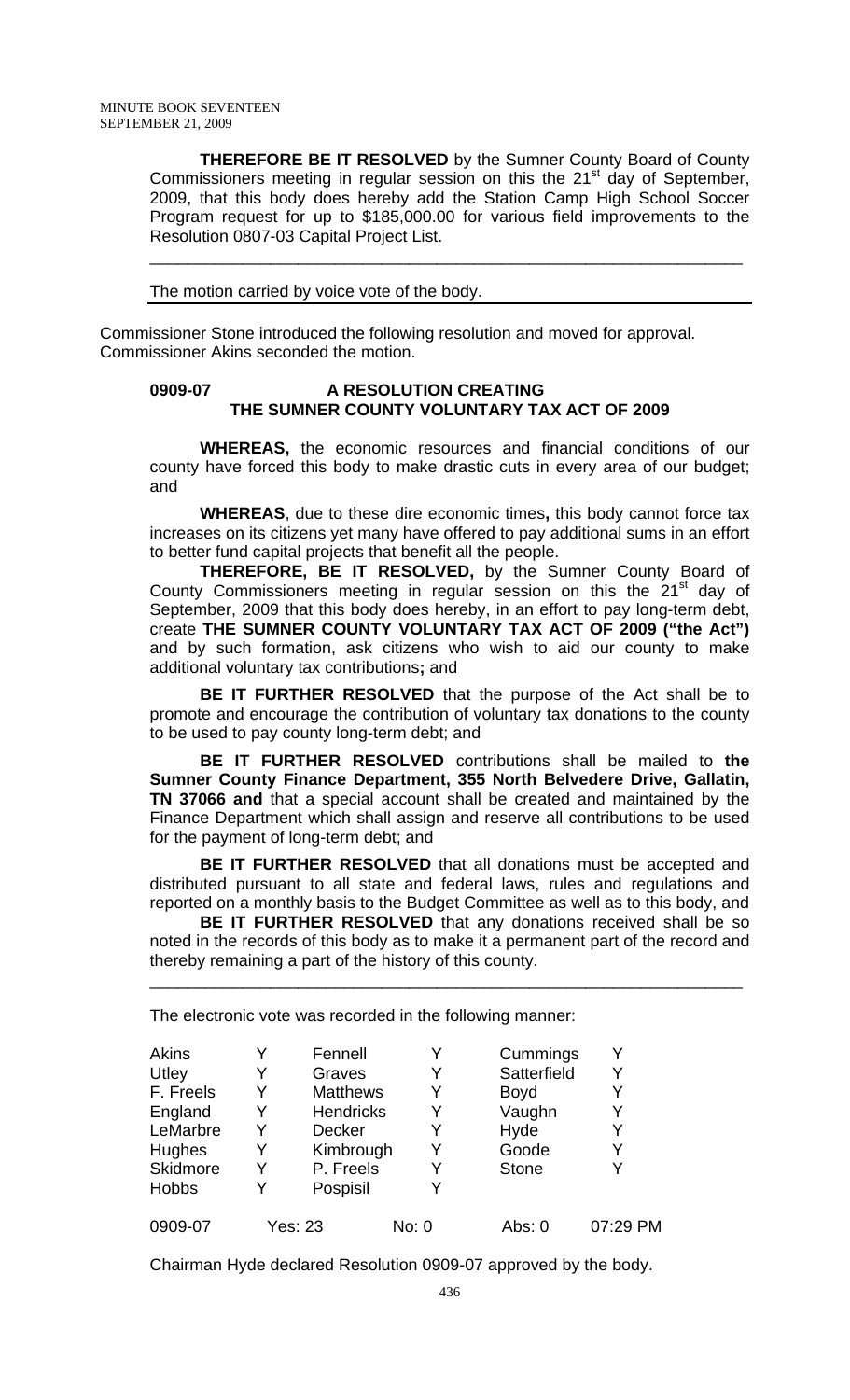Commissioner Stone introduced the following resolution and moved for approval. Commissioner Frank Freels seconded the motion.

#### **0909-08 A RESOLUTION FIXING THE TAX LEVY IN SUMNER COUNTY, TENNESSEE FOR THE FISCAL YEAR BEGINNING JULY 1, 2009 AND ENDING JUNE 30, 2010**

\_\_\_\_\_\_\_\_\_\_\_\_\_\_\_\_\_\_\_\_\_\_\_\_\_\_\_\_\_\_\_\_\_\_\_\_\_\_\_\_\_\_\_\_\_\_\_\_\_\_\_\_\_\_\_\_\_\_\_\_\_\_\_

 **BE IT RESOLVED** by the Sumner County Board of County Commissioners meeting in regular session on this the  $21<sup>st</sup>$  day of September, 2009 that the property tax rate for Sumner County, Tennessee for the fiscal year beginning July 1, 2009 and ending June 30, 2010 shall be \$2.0208 on each \$100.00 of taxable property, which is to provide revenue for each of the following funds and otherwise conform to the following levies:

| Fund                        | Tax Rate | Percentage |  |
|-----------------------------|----------|------------|--|
| General                     | \$0.4204 | 20.8034%   |  |
| <b>General Debt Service</b> | 0.3696   | 18.2895%   |  |
| Highway/Public Works        | 0.0177   | 0.8772\%   |  |
| General Purpose School      | 1.2131   | 60.0299%   |  |
| Total                       | \$2.0208 | 100.0000%  |  |
|                             |          |            |  |
|                             |          |            |  |

**BE IT FURTHER RESOLVED**, that the County Trustee shall reflect the property tax rate upon receipts used in collecting property taxes; and

**BE IT FURTHER RESOLVED**, that all resolutions of the County Board of Commissioners of Sumner County, Tennessee, which are in conflict with this resolution are hereby repealed, and

**BE IT FURTHER RESOLVED**, that this resolution shall take effect from and after its passage and its provisions shall be in force from and after July 1, 2009, the public welfare requiring it.

\_\_\_\_\_\_\_\_\_\_\_\_\_\_\_\_\_\_\_\_\_\_\_\_\_\_\_\_\_\_\_\_\_\_\_\_\_\_\_\_\_\_\_\_\_\_\_\_\_\_\_\_\_\_\_\_\_\_\_\_\_\_\_\_

Commissioner Hobbs moved, seconded by Commissioner Pospisil, to reallocate one cent to be moved from the School General Purpose Fund to County General, making the allocation of the tax rate for Schools \$1.2131 and County General \$.4204 (as reflected in the above-stated resolution. Chairman Hyde clarified that the Board of Education would be receiving the same amount of money.

Commissioner Matthews declared a direct conflict of interest and stated that he would not be voting on the tax rate. Chairman Hyde stated that the majority would drop to 12 as a result of Commissioner Matthews declaring a conflict and not voting on the matter.

Chairman Hyde recognized Director of Finance David Lawing who commented on the matter.

The electronic vote was recorded in the following manner:

# AMEND TAX RATE DISTRIBUTION

| <b>Akins</b>  |   | Fennell          | N | Cummings    |  |
|---------------|---|------------------|---|-------------|--|
| Utley         | N | Graves           |   | Satterfield |  |
| F. Freels     |   | <b>Matthews</b>  |   | <b>Boyd</b> |  |
| England       |   | <b>Hendricks</b> | N | Vaughn      |  |
| LeMarbre      | N | <b>Decker</b>    |   | Hyde        |  |
| <b>Hughes</b> | N | Kimbrough        |   | Goode       |  |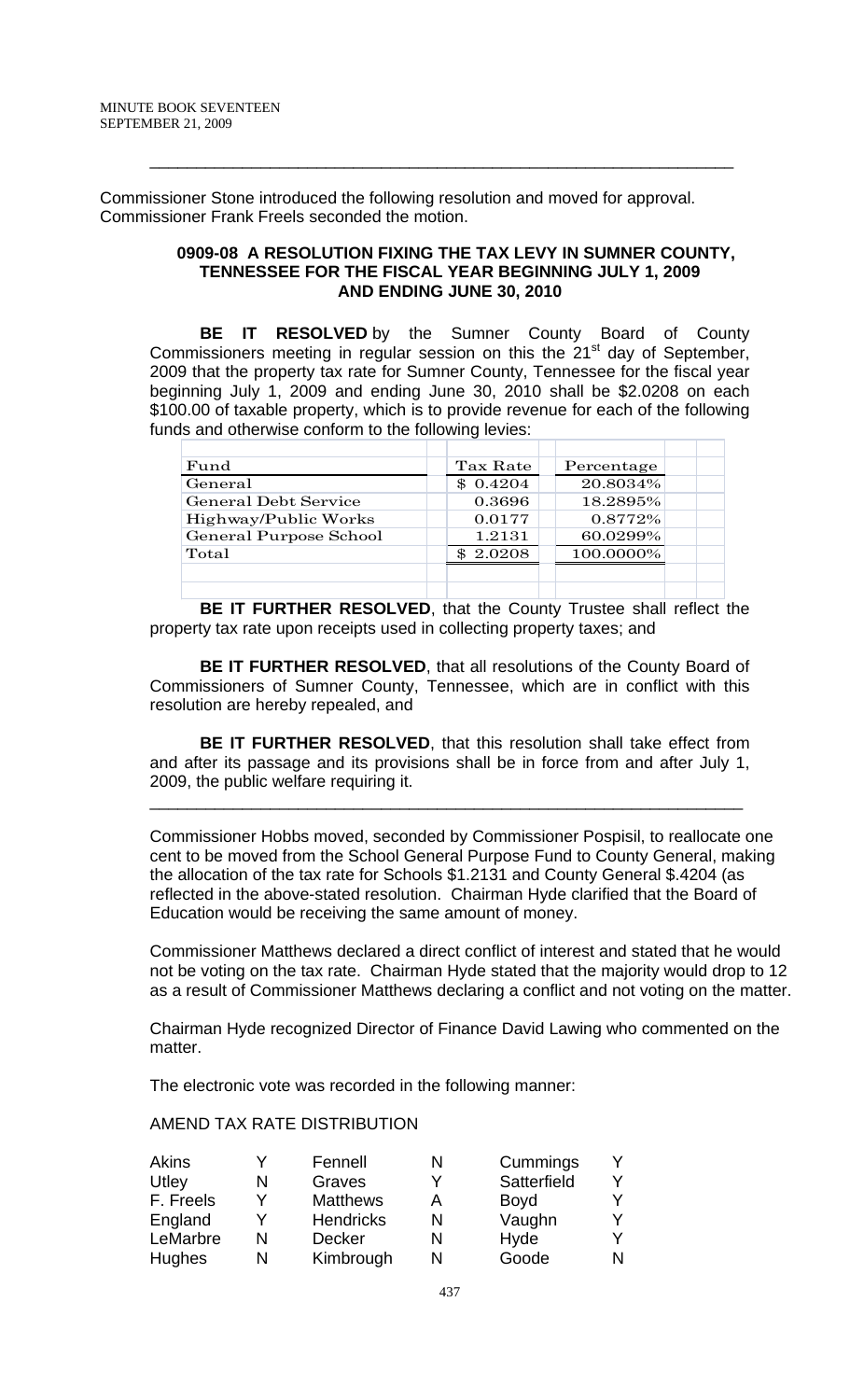| <b>Skidmore</b><br><b>Hobbs</b> | P. Freels<br>Pospisil |       | Stone  | Y                    |
|---------------------------------|-----------------------|-------|--------|----------------------|
| AMEND <sub>1</sub>              | Yes: 14               | No: 8 | Abs: 1 | $07:42 \, \text{PM}$ |

Chairman Hyde declared the amendment approved by the body.

The electronic vote on the tax rate as amended was recorded in the following manner:

\_\_\_\_\_\_\_\_\_\_\_\_\_\_\_\_\_\_\_\_\_\_\_\_\_\_\_\_\_\_\_\_\_\_\_\_\_\_\_\_\_\_\_\_\_\_\_\_\_\_\_\_\_\_\_\_\_\_\_\_\_\_\_

| <b>Akins</b> | Y | Fennell          | Ν     | Cummings     | Y        |
|--------------|---|------------------|-------|--------------|----------|
| Utley        | N | Graves           |       | Satterfield  | Y        |
| F. Freels    | Y | <b>Matthews</b>  | N     | <b>Boyd</b>  | Y        |
| England      | Y | <b>Hendricks</b> | N     | Vaughn       | Y        |
| LeMarbre     | N | <b>Decker</b>    | N     | Hyde         | Y        |
| Hughes       | N | Kimbrough        | N     | Goode        | N        |
| Skidmore     | Y | P. Freels        | Y     | <b>Stone</b> | Y        |
| <b>Hobbs</b> | Y | Pospisil         | V     |              |          |
| 0909-08      |   | Yes: 14          | No: 9 | Abs: 0       | 07:47 PM |

Chairman Hyde declared Resolution 0909-08 approved by the body.

\_\_\_\_\_\_\_\_\_\_\_\_\_\_\_\_\_\_\_\_\_\_\_\_\_\_\_\_\_\_\_\_\_\_\_\_\_\_\_\_\_\_\_\_\_\_\_\_\_\_\_\_\_\_\_\_\_\_\_\_\_\_\_

Chairman Hyde recognized County Law Director Leah Dennen who stated that the County Commission needs to clarify whether it wishes that the Board of Education, with the current revenue, to bring or not bring the Board of Education budget to the Commission for passage again. She said that the Board of Education Budget could approve the budget with the changes in the source of revenue and send it to the state without bringing it before the Commission again.

 Commissioner Goode moved to suspend the rules, seconded by Commissioner Kimbrough, to hear from the Board of Education. Chairman Hyde ruled that the ayes carried. Don Long, Board of Education Chairman, stated that the Board of Education had a three-day notice requirement and he could not speak for the Board at this point.

Commissioner Freels moved, seconded by Commissioner Pospisil, that the County Commission go on record as having passed the total amount of money for the Board of Education and that the budget is ready to go to the State of Tennessee without further action by the Commission.

The electronic vote on the motion was recorded in the following manner:

APPPROVE FINAL READING OF SCHOOL BUDGET

| Akins        | Y | Fennell          |       | Cummings     | Y        |
|--------------|---|------------------|-------|--------------|----------|
| Utley        | Y | Graves           | Y     | Satterfield  | Y        |
| F. Freels    | Y | <b>Matthews</b>  | Y     | <b>Boyd</b>  | Y        |
| England      | Y | <b>Hendricks</b> | Y     | Vaughn       | Y        |
| LeMarbre     | Y | <b>Decker</b>    | Y     | Hyde         | Y        |
| Hughes       | Y | Kimbrough        | Y     | Goode        | Y        |
| Skidmore     | Y | P. Freels        | Y     | <b>Stone</b> | Y        |
| <b>Hobbs</b> | Y | Pospisil         | Y     |              |          |
| 0909-19      |   | Yes: 23          | No: 0 | Abs: $0$     | 07:49 PM |

Chairman Hyde declared the motion approved by the body.

\_\_\_\_\_\_\_\_\_\_\_\_\_\_\_\_\_\_\_\_\_\_\_\_\_\_\_\_\_\_\_\_\_\_\_\_\_\_\_\_\_\_\_\_\_\_\_\_\_\_\_\_\_\_\_\_\_\_\_\_\_\_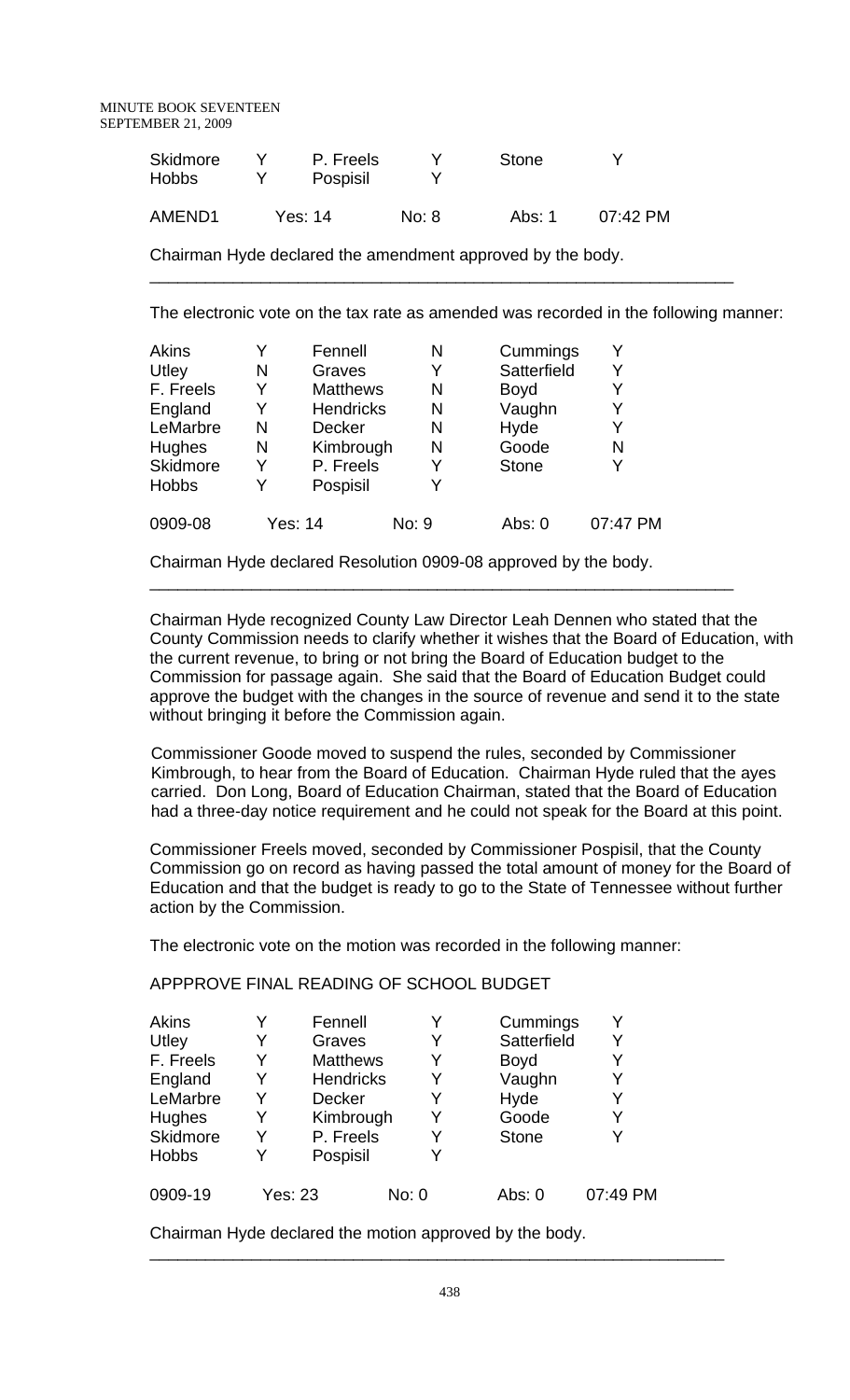Commissioner Stone introduced the following resolution and moved for approval. Commissioner Hobbs seconded the motion.

### **0909-09 A RESOLUTION MAKING APPROPRIATIONS FOR THE VARIOUS FUNDS, DEPARTMENTS, INSTITUTIONS, OFFICES AND AGENCIES OF SUMNER COUNTY, TENNESSEE, FOR THE FISCAL YEAR BEGINNING JULY 1, 2009 AND ENDING JUNE 20, 2010**

 **BE IT RESOLVED** by the Board of County Commissioners of Sumner County, Tennessee, assembled in regular session on the 21<sup>st</sup> day of September, 2009 that the amounts hereafter set out are hereby appropriated for the purpose of meeting the expenses of the various funds, departments, institutions, offices and agencies of Sumner County, Tennessee, for the capital outlay, and for meeting the payment of principal and interest on the County's debt maturing during the fiscal year beginning July 1, 2009, and ending June 30, 2010, according to the following schedule.

#### **General Fund**

| <b>General Government</b>                                 |                    |
|-----------------------------------------------------------|--------------------|
| <b>County Commission</b>                                  | \$<br>286,522      |
| <b>Board of Equalization</b>                              | 20,000             |
| Other Boards and Committees                               | 9,000              |
| <b>County Executive</b>                                   | 255,933            |
| Personnel/Human Resource                                  | 1,137              |
| <b>County Attorney</b>                                    | 352,710            |
| <b>Election Commission</b>                                | 674,951            |
| <b>Register of Deeds</b>                                  | 687,560            |
| Planning & Zoning                                         | 22,780             |
| Building (Construction & Development)                     | 653,065            |
| Engineering                                               | 12,244             |
| Codes Compliance                                          | ---------          |
| <b>County Buildings</b>                                   | 1,366,293          |
| Archives                                                  | 71,440             |
| <b>Finance</b>                                            |                    |
| <b>Finance Department</b>                                 | 600,150            |
| <b>Property Assessor</b>                                  | 665,397            |
| Reappraisal Program                                       | 582,586            |
| <b>General Fund (Continued)</b><br><b>Finance (Cont.)</b> |                    |
| <b>County Trustee</b>                                     | 511,006            |
| <b>County Clerk</b>                                       | 1,369,802          |
| Data Processing                                           | 132,130            |
| <b>Other Finance</b>                                      | 180,459            |
| <b>Administration of Justice</b>                          |                    |
|                                                           |                    |
| Circuit Court                                             | 1,558,368          |
| General Sessions Judge I                                  | 293,839            |
| Drug Court                                                | 270,497            |
| <b>Chancery Court</b><br>Juvenile Court                   | 621,764<br>433,676 |
| <b>District Attorney General</b>                          | 3,600              |
| <b>Judicial Commissioners</b>                             | 226,552            |
| Other Administration of Justice                           | 223,274            |
| Probation Services (CASP)                                 | 364,169            |
| <b>Public Safety</b>                                      |                    |
| Sheriff's Department                                      | 7,999,822          |
| Sexual Offender Registry                                  | 9,100              |
| Jail                                                      | 7,199,518          |
| Juvenile Services                                         | 534,772            |
| Fire Prevention and Protection                            | 2,000              |
| <b>Rural Fire Protections</b>                             | 144,000            |
| <b>Emergency Management Agency</b>                        | 193,213            |
| <b>Public Health &amp; Welfare</b>                        |                    |
|                                                           |                    |
| <b>Local Health Center</b>                                | 1,737,244          |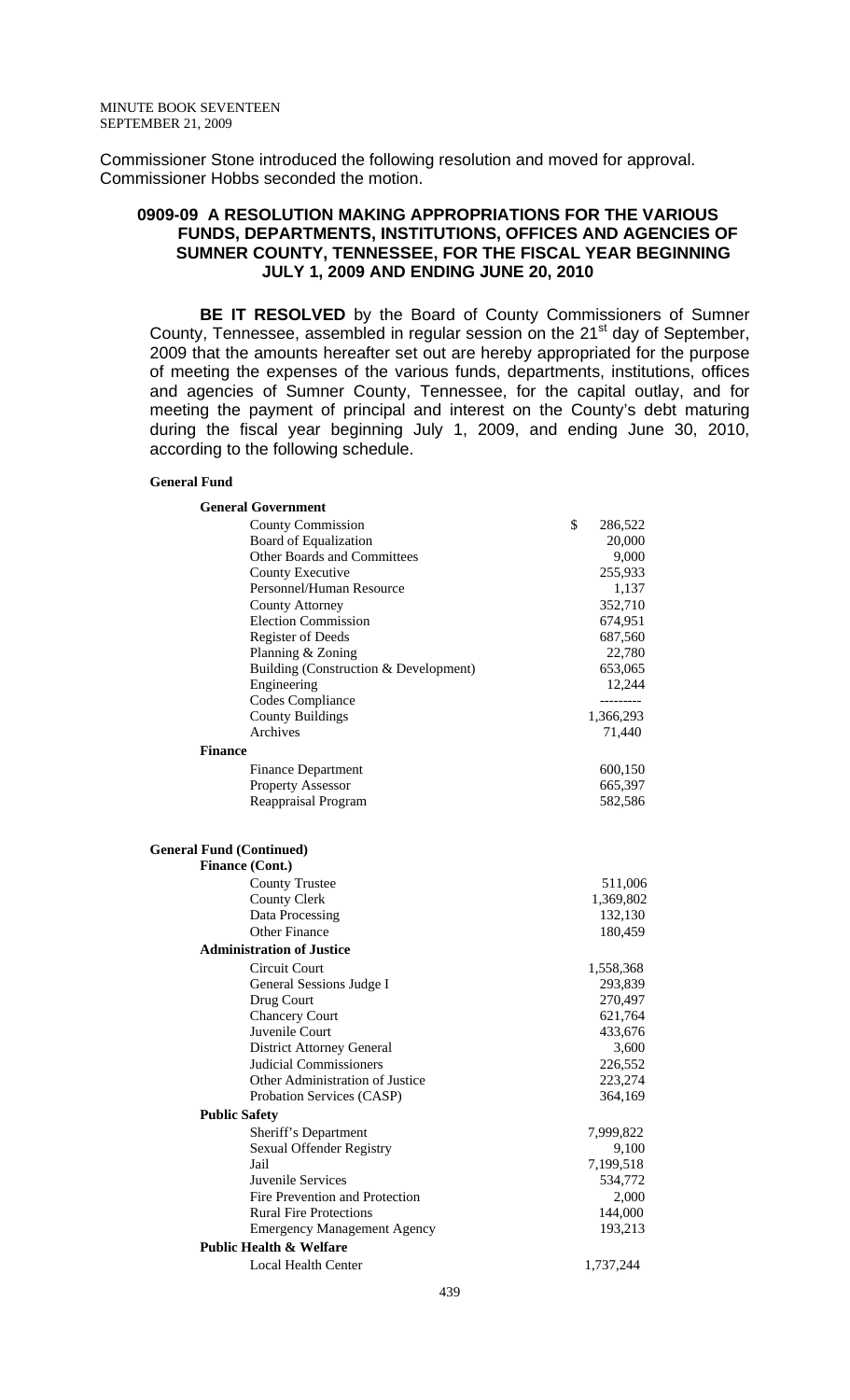#### MINUTE BOOK SEVENTEEN SEPTEMBER 21, 2009

| <b>Emergency Medical Services</b>                 | 7,236,671           |
|---------------------------------------------------|---------------------|
| Appropriation to State                            | 197,655             |
| <b>General Welfare Assistance</b>                 | 1,000               |
| <b>Child Welfare Assistance</b>                   | 1,000               |
| <b>Social, Cultural and Recreational</b>          |                     |
| Senior Citizens Assistance                        | 240,000             |
| Libraries                                         | 1,522,808           |
| <b>Agriculture and Natural Resources</b>          |                     |
| <b>Agricultural Extension Service</b>             | 396,344             |
| Soil Conservation                                 | 49,197              |
| <b>Other General Government</b>                   |                     |
| Tourism                                           | 350,000             |
| <b>Industrial Development</b>                     | 15,000              |
| Veteran's Services                                | 55,972              |
| <b>Other County Expenses</b>                      | 1,072,500           |
| <b>Contributions to Other Agencies</b>            | 133,593             |
| <b>Employee Benefits</b>                          | 287,706             |
| <b>ARRA OCJP Grant</b>                            | 50,000              |
| Miscellaneous                                     | 38,000              |
| <b>Other Uses</b>                                 |                     |
| <b>Operating Transfers</b>                        |                     |
| <b>Total General Fund</b>                         | <u>\$41,918,020</u> |
| <b>Courthouse and Jail Maintenance</b>            |                     |
| <b>General Government</b>                         | \$<br>682,600       |
| <b>Total Courthouse and Jail Maintenance Fund</b> | \$<br>682,600       |
| <b>Drug Control Fund</b>                          |                     |
| Drug Enforcement                                  | \$<br>126,000       |
| <b>Total Drug Control Fund</b>                    | \$<br>126,000       |
|                                                   |                     |
| <b>Highway/Public Works Fund</b>                  |                     |
| Administration                                    | \$<br>199,963       |
| Highway & Bridge Maintenance                      | 3,522,434           |
| Operation & Maintenance of Equipment              | 1,021,619           |
| <b>Quarry Operations</b>                          | 6,450               |
| <b>Litter Collections</b>                         | 49,646              |
| Other Charges                                     | 236,935             |
| <b>Employee Benefits</b>                          | 744,892             |
| Capital Outlay                                    | 553,500             |
| <b>Total Highway Fund</b>                         | 6,335,439<br>S      |
| <b>General Debt Service Fund</b>                  |                     |
| Education - Principal                             | \$14,080,000        |
| Education – Interest                              | 6,896,425           |
| General Government – Other                        | 555,500             |
| Education - Other                                 | 2,500               |
| <b>Total General Debt Service Fund</b>            | \$21,534,425        |

**BE IT FURTHER RESOLVED**, by Resolution Number 0206-04, the Sumner County Board of County Commissioner, pursuant to Section 13, subsection (e) (1) of Private Acts 2002, Chapter Number 113, that if the need shall arise, the Budget Committee may, with the approval of any official, head of any department or division which may be affected, may transfer any amount within any major appropriation category. Also, the approval of the County Board of Commissioners must be obtained as required by law for transfers between major appropriation categories within the same fund. The School Director must also receive the approval of the Board of Education for transfers within each major appropriation category of the budget and the approval of the County Board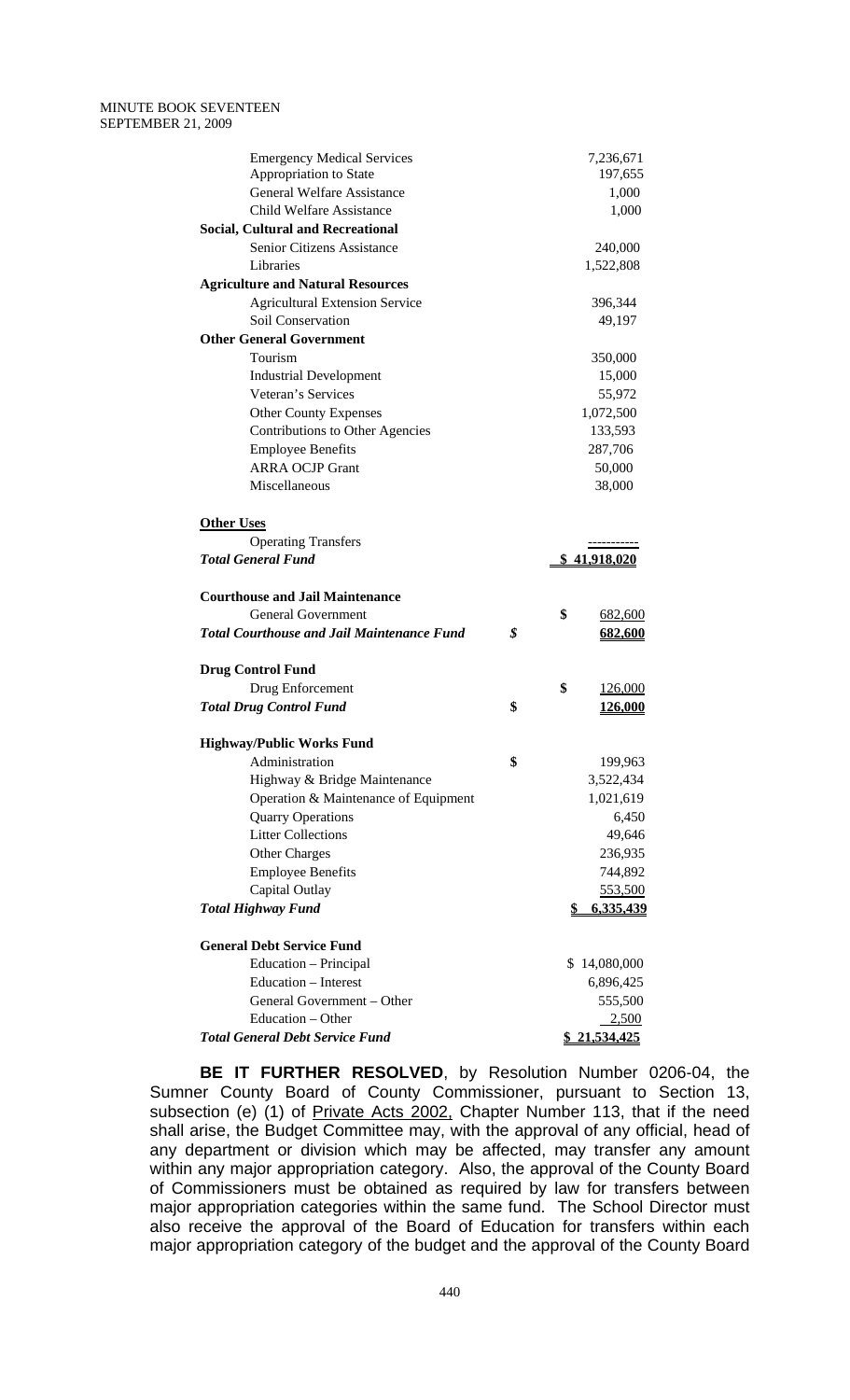of Commissioners for transfers between these major categories as required by law.

Aforesaid authorization shall clearly state the reasons for the transfer, but this provision shall in no case whatsoever be construed as authorizing transfers from one fund to another but shall apply solely to transfers within a certain fund.

**BE IT FURTHER RESOLVED,** that any appropriations made by this resolution, which cover the same purpose for which a specific appropriation is made by statute is made in lieu of but not in addition to said statutory appropriation. The salary, wages, or remuneration of each officer, employee, or agent of the County shall not be in excess of the amounts authorized by existing law or as set forth in the estimate of expenditures which accompanies this resolution. Provided, however, that appropriations for such salaries, wages or other remuneration hereby authorized shall in no case be construed as permitting expenditures for an office, agency, institution, division or department of the County in excess of the appropriation made herein for such office, agency, institution, division or department of the County. Such appropriation shall constitute the limit to the expenditures of any office, agency, institution, division or department for the fiscal year ending June 30, 2010. The aggregate expenditures for any item of appropriation shall in no instance be more than the amount herein appropriated for such item.

**BE IT FURTHER RESOLVED,** that the detailed "Sumner County Government, Annual Budget for the Fiscal Year Ended June 30, 2010" dated September 21, 2009, is adopted by reference for line-item detail.

**BE IT FURTHER RESOLVED,** that any resolution which may hereafter be presented to the Board of County Commissioners providing for appropriations in addition to those made by this Budget Appropriation Resolution shall specifically provide sufficient revenue or other funds, actually to be provided during the fiscal year in which the expenditure is to be made, to meet such additional appropriation.

**BE IT FURTHER RESOLVED** that there is hereby appropriated for State approved projects such amount or amounts as may from time-to-time be approved by contract with the State of Tennessee Department of Transportation.

**BE IT FURTHER REOLVED**, that the County Executive and County Clerk are hereby authorized to borrow money on revenue anticipation notes, provided such notes are first approved by the Director of Local Finance, to pay for the expenses herein authorized until the taxes and other revenue for the fiscal year 2009-2010 have been collected. The proceeds of loans for each individual fund shall not exceed 60% of the appropriations of each individual fund and shall be used only to pay the expenses and other requirements of the fund for which the loan is made. The loan shall be paid out of revenue from the fund for which money is borrowed. The notes evidencing the loans authorized under this section shall be issued under the applicable sections of Title 9, Chapter 21, Tennessee Code Annotated. Said notes shall be signed by the County Executive and countersigned by the County Clerk and shall mature and be paid in full without renewal no later than June 30, 2010.

**BE IT FURTHER RESOLVED, that the delinquent county property taxes** for the year 2008 and prior years and the interest and penalty thereon collected during the year ending June 30, 2010 shall be apportioned to the various County funds according to the subdivision of the tax levy for the year 2008. The Clerk and Master and the Trustee are hereby authorized and directed to make such apportionment accordingly.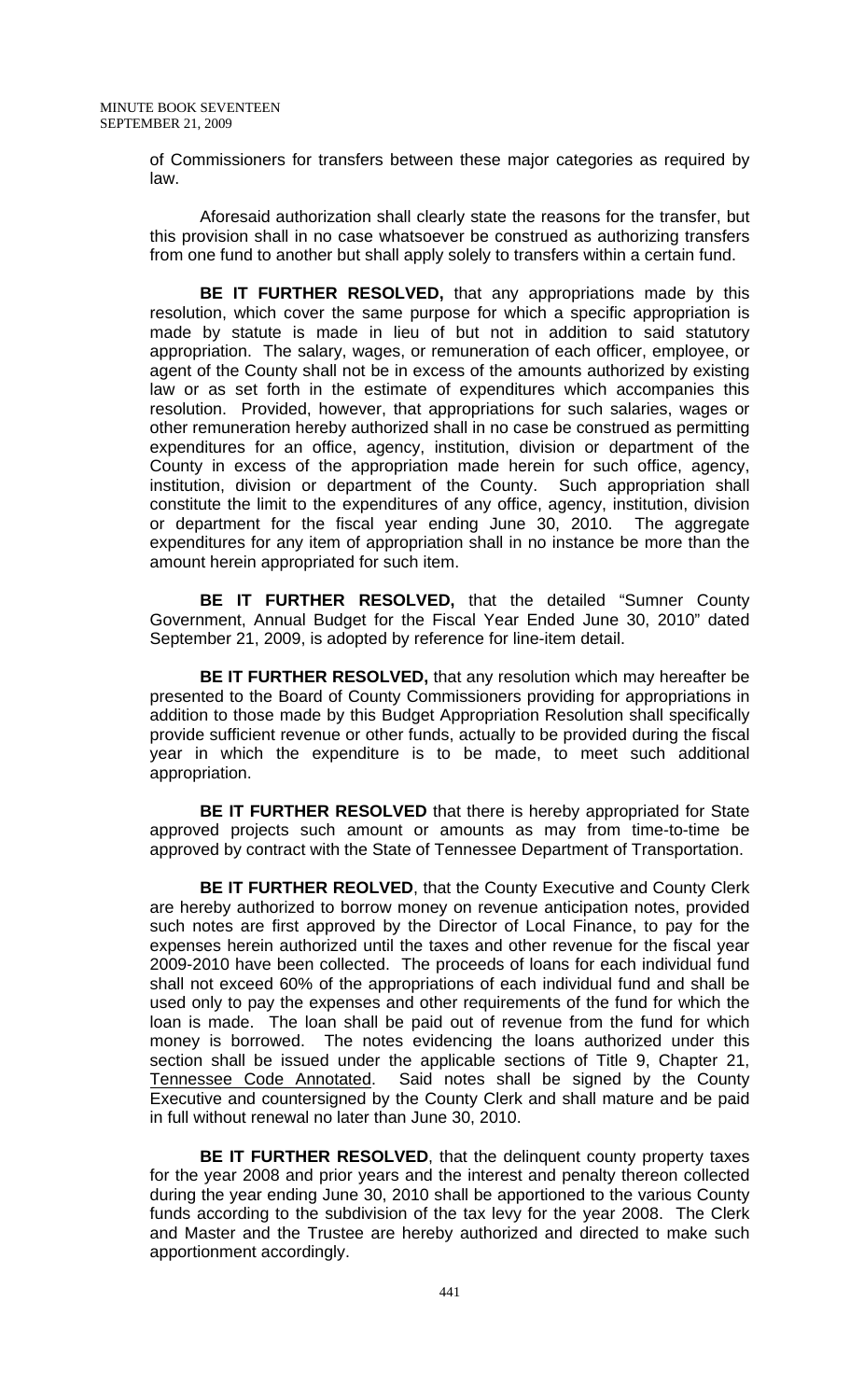**BE IT FURTHER RESOLVED**, that all unencumbered balances of appropriations remaining at the end of the fiscal year shall lapse, and be of no further effect at the end of the fiscal year at June 30, 2010.

**BE IT FURTHER RESOLVED, that any resolution or part of a resolution** which has heretofore been passed by the Board of County Commissioners, which is in conflict with any provision in this resolution be and the same is hereby repealed.

**BE IT FURTHER RESOLVED**, that this resolution shall take effect from and after its passage and its provisions shall be in force from and after July 1, 2009. This resolution shall be spread upon the minutes of the Board of County Commissioners.

PASSED THIS 21<sup>st</sup> DAY OF SEPTEMBER, 2009.

Commissioner Fennell moved, seconded by Commissioner Satterfield, to amend the budget to allocate to the Westmoreland Senior Citizens \$1,600 by deducting \$400.00 from the senior citizen centers in White House, Gallatin, Hendersonville and Portland.

\_\_\_\_\_\_\_\_\_\_\_\_\_\_\_\_\_\_\_\_\_\_\_\_\_\_\_\_\_\_\_\_\_\_\_\_\_\_\_\_\_\_\_\_\_\_\_\_\_\_\_\_\_\_\_\_\_\_\_\_\_\_\_\_

The electronic vote was recorded in the following manner:

AMEND TO INCREASE WESTMORELAND SR. CITIZENS CT.

| Akins            |   | Fennell         | Y      | Cummings        |          |
|------------------|---|-----------------|--------|-----------------|----------|
| Utley            | Y | Graves          | Y      | Satterfield     | Y        |
| F. Freels        | N | <b>Boyd</b>     | Y      | England         | N        |
| <b>Hendricks</b> | Y | Vaughn          | N      | LeMarbre        |          |
| Decker           | N | Hyde            | N      | <b>Hughes</b>   | N        |
| Kimbrough        | N | Goode           | N      | <b>Skidmore</b> | N        |
| P. Freels        | Y | <b>Stone</b>    | Y      | <b>Hobbs</b>    | N        |
| Pospisil         | N | <b>Matthews</b> | V      |                 |          |
| 0909-09.1        |   | <b>Yes: 12</b>  | No: 11 | Abs: 0          | 07:51 PM |

Chairman Hyde declared the amendment failed passage by the body. Commissioner Matthews stated he wanted his voted recorded as being in favor of the motion.

\_\_\_\_\_\_\_\_\_\_\_\_\_\_\_\_\_\_\_\_\_\_\_\_\_\_\_\_\_\_\_\_\_\_\_\_\_\_\_\_\_\_\_\_\_\_\_\_\_\_\_\_\_\_\_\_\_\_\_\_\_\_\_

Commissioner Cummings moved, seconded by Commissioner Satterfield, to change the contribution from Forward Sumner to the Tennessee Small Business Center at Volunteer State Community College in the amount of \$15,000.00.

The electronic vote was recorded in the following manner:

AMEND FROM FORWARD SUMNER TO SMALL BUSINESS CT.

| Akins         | Y | Fennell          | N      | Cummings     | Y        |
|---------------|---|------------------|--------|--------------|----------|
| Utley         | N | Graves           | Ν      | Satterfield  | Y        |
| F. Freels     | N | <b>Matthews</b>  | Y      | <b>Boyd</b>  | N        |
| England       | N | <b>Hendricks</b> | N      | Vaughn       | N        |
| <b>Decker</b> | N | Hyde             | N      | Hughes       | N        |
| Kimbrough     | N | Goode            | N      | Skidmore     | Y        |
| P. Freels     | Y | <b>Stone</b>     | N      | <b>Hobbs</b> | N        |
| Pospisil      | N |                  |        |              |          |
| 0909-09.2     |   | Yes: 6           | No: 16 | Abs: $0$     | 07:56 PM |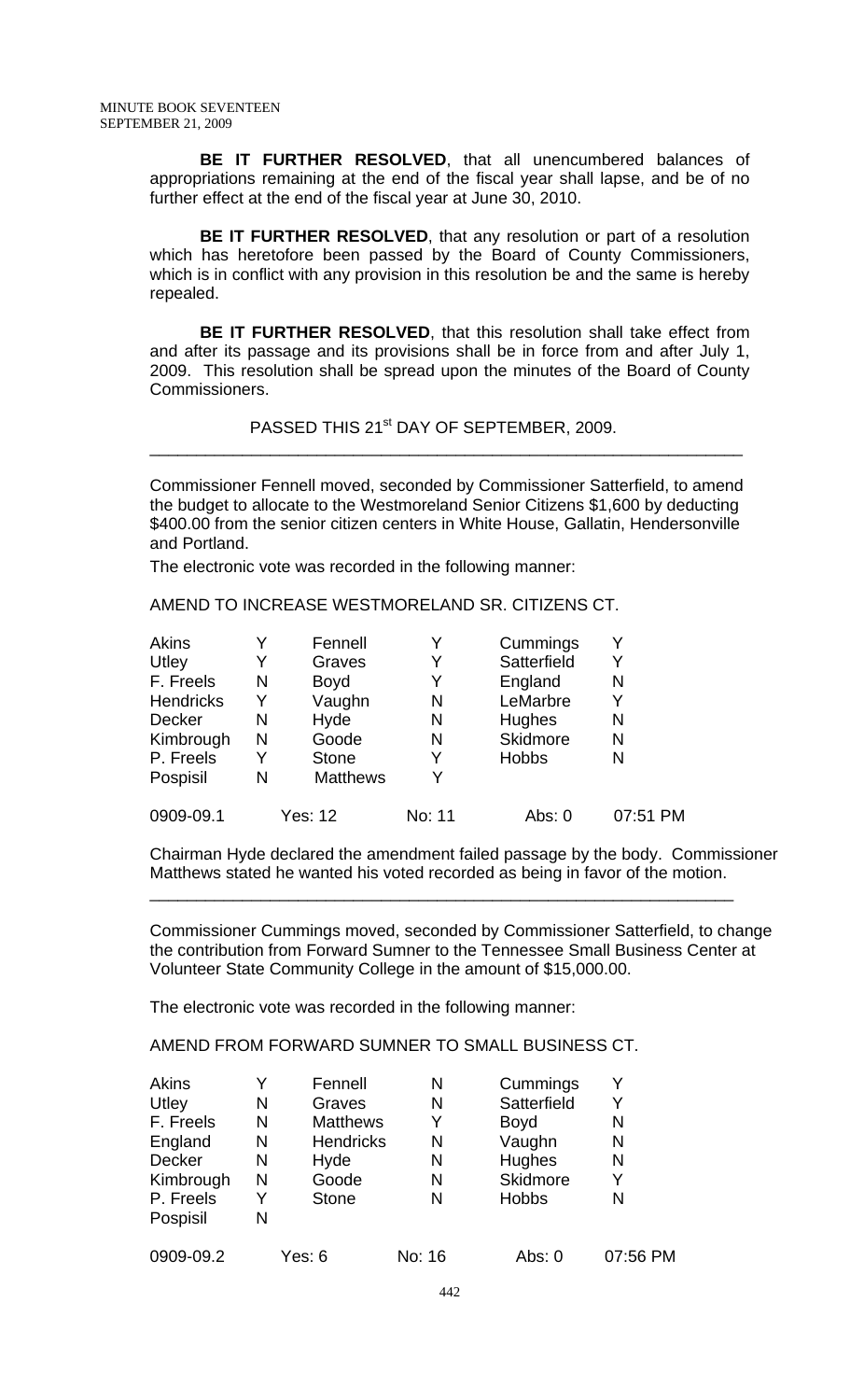Chairman Hyde declared the amendment failed passage by the body.

Being on the prevailing side regarding Commissioner Fennell's motion, Commissioner England moved, seconded by Commissioner Cummings, to reconsider the previous vote to award \$1,600 to the Westmoreland Senior Citizens Center.

\_\_\_\_\_\_\_\_\_\_\_\_\_\_\_\_\_\_\_\_\_\_\_\_\_\_\_\_\_\_\_\_\_\_\_\_\_\_\_\_\_\_\_\_\_\_\_\_\_\_\_\_\_\_\_\_\_\_\_\_\_\_\_

The electronic vote was recorded in the following manner:

RECONSIDER VOTE ON 0909-09.1

| <b>Akins</b>      |   | Fennell          |       | Cummings     | Y |          |
|-------------------|---|------------------|-------|--------------|---|----------|
| Utley             | Y | Graves           | Y     | Satterfield  | Y |          |
| F. Freels         | N | <b>Matthews</b>  | Y     | <b>Boyd</b>  | Y |          |
| England           | Y | <b>Hendricks</b> | Y     | Vaughn       | N |          |
| LeMarbre          | Y | Decker           | N     | Hyde         | Α |          |
| Hughes            | N | Kimbrough        | N     | Goode        | N |          |
| Skidmore          | N | P. Freels        | Y     | <b>Stone</b> | Y |          |
| <b>Hobbs</b>      |   | Pospisil         | N     |              |   |          |
| <b>RECONSIDER</b> |   | Yes: 14          | No: 8 | Abs: 1       |   | 07:57 PM |

Chairman Hyde declared the motion for reconsideration failed passage by the necessary two-thirds vote.

Commissioner Stone moved, seconded by Commissioner Pospisil, that since the Commission voted for a change in the tax rate allocation, the Commission authorize adjustments to the Debt Service and County General funds to change the revenue distribution.

# APPROVE REVENUE CHANGE TO COUNTY GENERAL

| Akins        |   | Fennell          | Y     | Cummings     | Y        |
|--------------|---|------------------|-------|--------------|----------|
| Utley        | Y | Graves           | Y     | Satterfield  | Y        |
| F. Freels    | Y | <b>Matthews</b>  | N     | <b>Boyd</b>  | Y        |
| England      | Y | <b>Hendricks</b> | N     | Vaughn       | Y        |
| LeMarbre     | Y | <b>Decker</b>    | Y     | Hyde         | Y        |
| Hughes       | N | Kimbrough        | N     | Goode        | N        |
| Skidmore     | Y | P. Freels        | Y     | <b>Stone</b> | Y        |
| <b>Hobbs</b> | Y | Pospisil         | Y     |              |          |
| 0909-09.3    |   | <b>Yes: 18</b>   | No: 5 | Abs: $0$     | 07:59 PM |

Chairman Hyde declared the motion to approve the revenue change approved by the body.

\_\_\_\_\_\_\_\_\_\_\_\_\_\_\_\_\_\_\_\_\_\_\_\_\_\_\_\_\_\_\_\_\_\_\_\_\_\_\_\_\_\_\_\_\_\_\_\_\_\_\_\_\_\_\_\_\_\_\_\_\_\_\_

Commissioner Matthews declared a conflict of interest and would not be voting on Resolution 0909-09. Commissioner Goode declared an indirect conflict of interest and stated that he would vote his conscience. The majority vote decreased to 12 votes.

The electronic vote was recorded in the following manner:

| Akins            | Fennell     | Utley     |  |
|------------------|-------------|-----------|--|
| Graves           | Satterfield | F. Freels |  |
| <b>Matthews</b>  | <b>Boyd</b> | England   |  |
| <b>Hendricks</b> | Vaughn      | LeMarbre  |  |
| Decker           | Hyde        | Hughes    |  |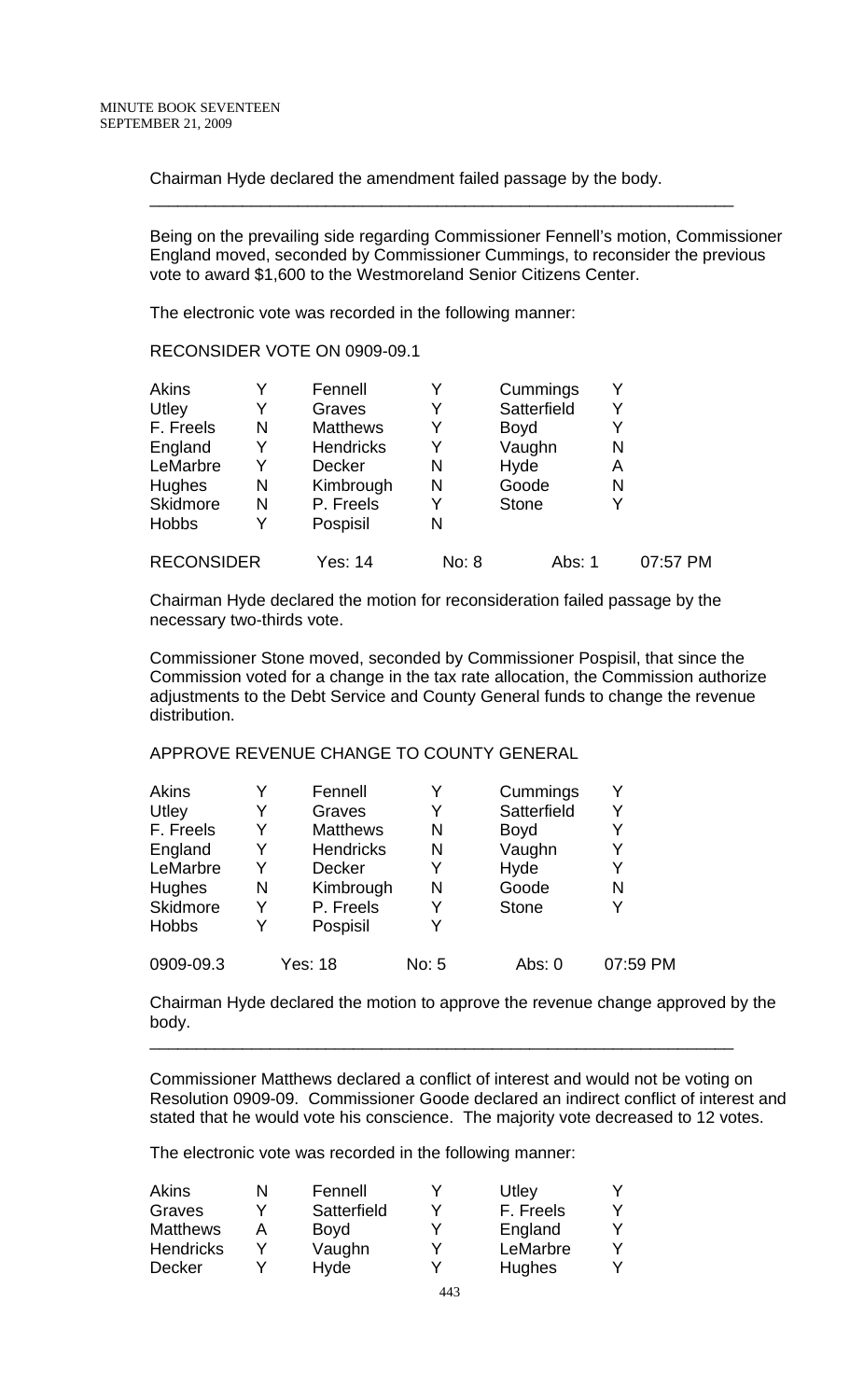MINUTE BOOK SEVENTEEN SEPTEMBER 21, 2009

| Goode        | <b>Skidmore</b> |       | P. Freels |          |
|--------------|-----------------|-------|-----------|----------|
| <b>Stone</b> | Hobbs.          |       | Pospisil  |          |
| 0909-09      | Yes: 19         | No: 1 | Abs: 1    | 08:01 PM |

 Chairman Hyde declared Resolution 0909-09 approved by the body on the first and final reading.

Commissioner Stone introduced the following resolution and moved for approval. Commissioner Frank Freels seconded the motion.

 $\overline{\phantom{a}}$  ,  $\overline{\phantom{a}}$  ,  $\overline{\phantom{a}}$  ,  $\overline{\phantom{a}}$  ,  $\overline{\phantom{a}}$  ,  $\overline{\phantom{a}}$  ,  $\overline{\phantom{a}}$  ,  $\overline{\phantom{a}}$  ,  $\overline{\phantom{a}}$  ,  $\overline{\phantom{a}}$  ,  $\overline{\phantom{a}}$  ,  $\overline{\phantom{a}}$  ,  $\overline{\phantom{a}}$  ,  $\overline{\phantom{a}}$  ,  $\overline{\phantom{a}}$  ,  $\overline{\phantom{a}}$ 

#### **0909-10 A RESOLUTION AUTHORIZING PHASE 1 OF THE STATION CAMP GREENWAY PROJECT AND ACCEPTING THE CONTRACT WITH TDOT FOR THE PROJECT**

**BE IT RESOLVED** by the Sumner County Board of County Commissioners meeting in regular session on this the  $21<sup>st</sup>$  day of September, 2009, that this body hereby authorize Phase 1 of the Station Camp Greenway Project as shown on the attached and further accept the contract with TDOT for the project.

\_\_\_\_\_\_\_\_\_\_\_\_\_\_\_\_\_\_\_\_\_\_\_\_\_\_\_\_\_\_\_\_\_\_\_\_\_\_\_\_\_\_\_\_\_\_\_\_\_\_\_\_\_\_\_\_\_\_\_\_\_\_\_\_

The electronic vote was recorded in the following manner:

| Akins        | Y | Fennell          |       | Cummings     | N        |
|--------------|---|------------------|-------|--------------|----------|
| Utley        | Y | Graves           | N     | Satterfield  | Y        |
| F. Freels    | Y | <b>Matthews</b>  | Y     | <b>Boyd</b>  | Y        |
| England      | Y | <b>Hendricks</b> |       | Vaughn       | Y        |
| LeMarbre     | Y | <b>Decker</b>    |       | Hyde         | Y        |
| Hughes       | Y | Kimbrough        | Y     | Goode        | Y        |
| Skidmore     | Y | P. Freels        | Y     | <b>Stone</b> | Y        |
| <b>Hobbs</b> | Y | Pospisil         | Y     |              |          |
| 0909-10      |   | Yes: 21          | No: 2 | Abs: 0       | 08:02 PM |

 Chairman Hyde declared Resolution 0909-10 approved by the body on the first and final reading.

Commissioner Stone introduced the following resolution and moved for approval. Commissioner Pospisil seconded the motion.

**\_\_\_\_\_\_\_\_\_\_\_\_\_\_\_\_\_\_\_\_\_\_\_\_\_\_\_\_\_\_\_\_\_\_\_\_\_\_\_\_\_\_\_\_\_\_\_\_\_\_\_\_\_\_\_\_\_\_\_\_\_\_\_\_\_\_\_** 

#### **0909-11 A RESOLUTION MAKING APPROPRIATIONS TO NON-PROFIT CHARITABLE ORGANIZATIONS OF SUMNER COUNTY, TENNESSEE FOR THE FISCAL YEAR 2009-2010**

 **WHEREAS,** Section 5-9-109, of the Tennessee Code Annotated, authorizes the County Legislative Body to make appropriations to non-profit charitable organizations; and

**WHEREAS,** the Sumner County Legislative Body recognizes the various non-profit charitable organizations located in Sumner County have a great need of funds to carry on their non-profit charitable work; and

**WHEREAS,** it is the expressed interest of the County Commission of Sumner County in providing these funds to non-profit charitable organizations to be fully in compliance with the Rules of the Comptroller of the Treasury, and Section 5-9-109 of the Tennessee Code Annotated and any and all other laws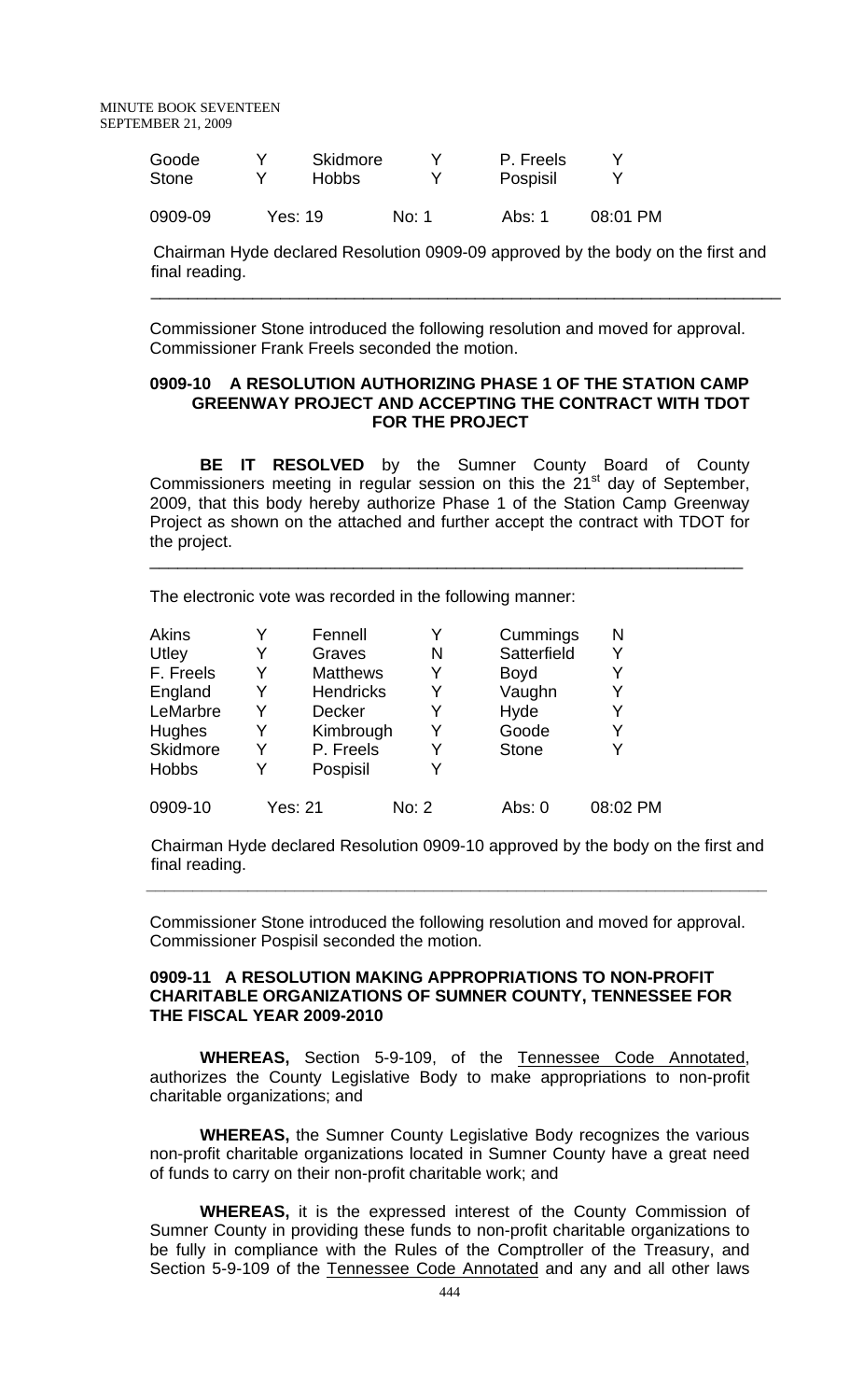and prior resolutions of this body which may apply to county appropriations to non-profit organizations; and

**NOW, THEREFORE BE IT RESOLVED** by the Sumner County Board of County Commissioners meeting in regular session on this the  $21<sup>st</sup>$  day of September, 2009 that the following be appropriated:

| <b>Senior Citizens-Gallatin</b>               | \$12,000.00  |
|-----------------------------------------------|--------------|
| Senior Citizens-Hendersonville                | \$11,000.00  |
| <b>Senior Citizens-White House</b>            | \$8,500.00   |
| <b>Senior Citizens- Portland</b>              | \$8,000.00   |
| Senior Citizens-Westmoreland                  | \$<br>500.00 |
| <b>Tourism Board</b>                          | \$350,000.00 |
| <b>Forward Sumner</b>                         | \$15,000.00  |
| <b>State Forestry Division</b>                | \$2,000.00   |
| <b>Cottontown Fire Department</b>             | \$12,000.00  |
| <b>Gallatin Fire Department</b>               | \$12,000.00  |
| <b>Highland Fire Department Station 1</b>     | \$12,000.00  |
| <b>Highland Fire Department Station 2</b>     | \$12,000.00  |
| Mitchellville Fire Department                 | \$12,000.00  |
| <b>Number One Fire Department</b>             | \$12,000.00  |
| Oak Grove Fire Department                     | \$12,000.00  |
| <b>Shackle Island Fire Department</b>         | \$12,000.00  |
| Southeast (Castalian Springs) Fire Department | \$12,000.00  |
| Southeast (Bethpage) Fire Department          | \$12,000.00  |
| <b>Westmoreland Civil Defense</b>             | \$12,000.00  |
| White House Volunteer Fire Department         | \$12,000.00  |
| <b>Total Non-Profit Appropriations</b>        | \$551,000.00 |

**BE IT FURTHER RESOLVED** that the appropriations are made subject to the following conditions:

- (1) That the non-profit charitable organizations to which funds are appropriated shall file with the County Clerk and the disbursing official a copy of an annual report of its business affairs and transactions and the proposed use of the County's funds in accordance with rules promulgated by the Comptroller of the Treasury. Such annual report shall be prepared and certified by the Chief Financial Officer of such non-profit organization in accordance with Section 5-9-109(c) of the Tennessee Code Annotated.
- (2) That said funds must only be used by the named non-profit charitable organization in furtherance of their non-profit charitable purposes benefiting the general welfare of the residents of the County.

This Resolution shall become effective upon passage, the public welfare requiring it.

\_\_\_\_\_\_\_\_\_\_\_\_\_\_\_\_\_\_\_\_\_\_\_\_\_\_\_\_\_\_\_\_\_\_\_\_\_\_\_\_\_\_\_\_\_\_\_\_\_\_\_\_\_\_\_\_\_\_\_\_\_\_\_\_

Commissioner Graves moved, seconded by Commissioner Akins, to help the citizens of Westmoreland by taking \$200.000 from each senior citizens center and \$1,000.00 out of Forward Sumner.

The electronic vote was recorded in the following manner:

AMEND FROM FORWARD SUMNER AND SR. CT. TO WESTMORLAND

| Akins     |   | Fennell          | Cummings    |   |
|-----------|---|------------------|-------------|---|
| Utley     |   | Graves           | Satterfield |   |
| F. Freels | N | <b>Matthews</b>  | <b>Boyd</b> |   |
| England   |   | <b>Hendricks</b> | Vaughn      | N |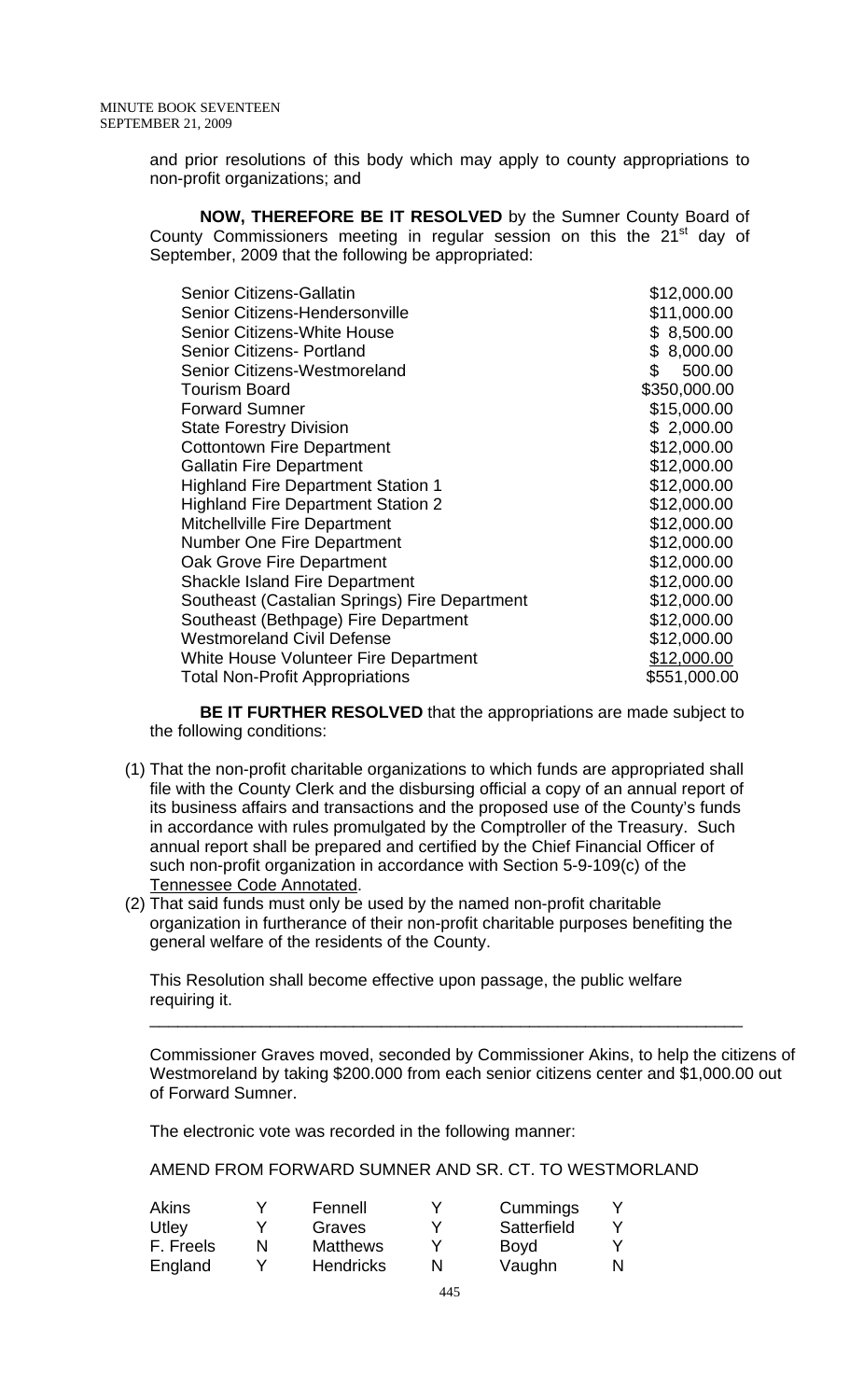| LeMarbre      |   | <b>Decker</b> |        | Hyde         |          |
|---------------|---|---------------|--------|--------------|----------|
| <b>Hughes</b> | N | Kimbrough     |        | Goode        |          |
| P. Freels     |   | <b>Stone</b>  |        | <b>Hobbs</b> |          |
| Pospisil      |   |               |        |              |          |
| 0909-11.1     |   | Yes: 11       | No: 10 | Abs: 1       | 08:11 PM |

Chairman Hyde declared Commissioner Graves' motion failed to pass.

Commissioner Cummings moved, seconded by Commissioner Satterfield, to amend the resolution to take \$1,500.00 from Forward Sumner and give it to the Westmoreland Senior Citizen Center.

AMEND FROM FORWARD SUMNER TO WESTMORELAND SR. CT.

| Akins        |   | Fennell          |        | Cummings     |          |
|--------------|---|------------------|--------|--------------|----------|
| Utley        | Y | Graves           |        | Satterfield  |          |
| F. Freels    | N | <b>Matthews</b>  | Y      | <b>Boyd</b>  | A        |
| England      | Y | <b>Hendricks</b> | N      | Vaughn       | N        |
| LeMarbre     | N | <b>Decker</b>    | N      | Hyde         | N        |
| Hughes       | N | Kimbrough        | N      | Goode        | N        |
| Skidmore     | Y | P. Freels        | N      | <b>Stone</b> |          |
| <b>Hobbs</b> | Α | Pospisil         | N      |              |          |
| 0909-11.2    |   | Yes: 10          | No: 11 | Abs: 2       | 08:07 PM |

Chairman Hyde declared failed to pass by the necessary majority.

The electronic vote Resolution 0909-11 was recorded in the following manner:

| <b>Akins</b>  | N | Fennell          |       | Cummings     | N        |
|---------------|---|------------------|-------|--------------|----------|
| Utley         | Y | Graves           | Y     | Satterfield  | Y        |
| F. Freels     | Y | <b>Matthews</b>  |       | <b>Boyd</b>  | Y        |
| England       | Y | <b>Hendricks</b> | Y     | Vaughn       | Y        |
| LeMarbre      | Y | <b>Decker</b>    | Y     | Hyde         | Y        |
| <b>Hughes</b> | Y | Kimbrough        | Y     | Goode        | Y        |
| Skidmore      | Y | P. Freels        | Y     | <b>Stone</b> | Y        |
| <b>Hobbs</b>  | Y | Pospisil         | Y     |              |          |
| 0909-11       |   | <b>Yes: 21</b>   | No: 2 | Abs: 0       | 08:11 PM |

Chairman Hyde declared Resolution 0909-11 approved by the body.

 Commissioner Stone introduced the following resolution and moved for approval. Commissioner Goode seconded the motion.

\_\_\_\_\_\_\_\_\_\_\_\_\_\_\_\_\_\_\_\_\_\_\_\_\_\_\_\_\_\_\_\_\_\_\_\_\_\_\_\_\_\_\_\_\_\_\_\_\_\_\_\_\_\_\_\_\_\_\_\_\_\_\_

# **0909-12 A RESOLUTION APPROPRIATING \$13,500.00 IN PASS THROUGH FUNDS TO THE STATION CAMP GREENWAY**

**BE IT RESOLVED** by the Sumner County Board of County Commissioners meeting in regular session on this the 21<sup>st</sup> day of September, 2009, that this body hereby appropriates \$13,500.00 in pass through funds to the Station Camp Greenway. \_\_\_\_\_\_\_\_\_\_\_\_\_\_\_\_\_\_\_\_\_\_\_\_\_\_\_\_\_\_\_\_\_\_\_\_\_\_\_\_\_\_\_\_\_\_\_\_\_\_\_\_\_\_\_\_\_\_\_\_\_\_\_\_

The electronic vote was recorded in the following manner:

Akins Y Fennell Y Cummings Y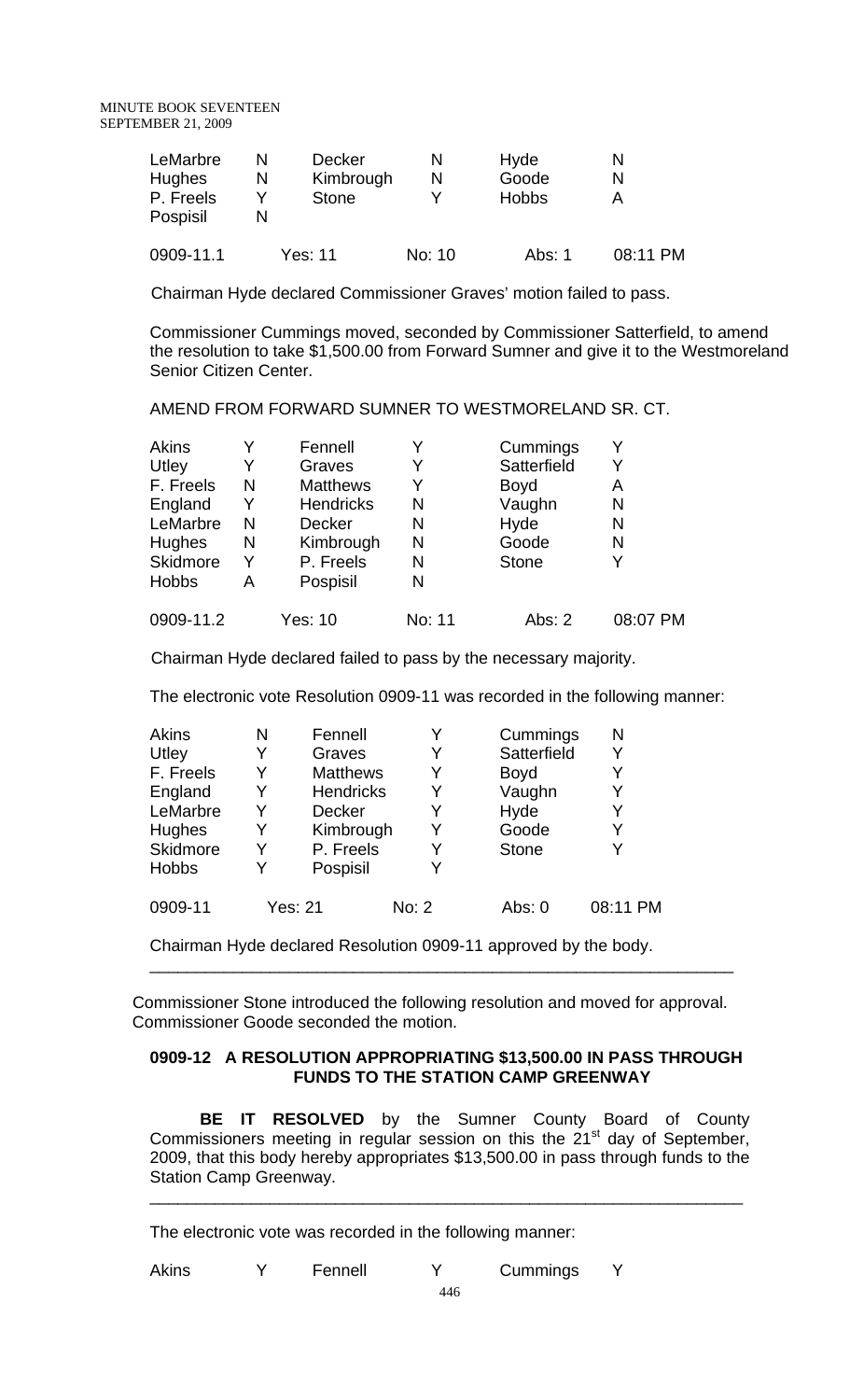| Utley        |   | Graves           |       | Satterfield  | v        |
|--------------|---|------------------|-------|--------------|----------|
| F. Freels    | Y | <b>Matthews</b>  |       | <b>Boyd</b>  | Y        |
| England      | Y | <b>Hendricks</b> | Y     | Vaughn       | Y        |
| LeMarbre     | Y | <b>Decker</b>    |       | Hyde         | Y        |
| Hughes       | Y | Kimbrough        | Y     | Goode        | Y        |
| Skidmore     | Y | P. Freels        | Y     | <b>Stone</b> | V        |
| <b>Hobbs</b> | Y | Pospisil         | V     |              |          |
| 0909-12      |   | <b>Yes: 23</b>   | No: 0 | Abs: $0$     | 08:12 PM |

Chairman Hyde declared the resolution approved by the body.

# **CONSENT AGENDA**

\_\_\_\_\_\_\_\_\_\_\_\_\_\_\_\_\_\_\_\_\_\_\_\_\_\_\_\_\_\_\_\_\_\_\_\_\_\_\_\_\_\_\_\_\_\_\_\_\_\_\_\_\_\_\_\_\_\_\_\_\_\_\_\_

Commissioner Stone moved, seconded by Commissioner Skidmore, to approve the following Consent Agenda items:

# **0909-13 A RESOLUTION DECLARING VARIOUS BOOKS AS SURPLUS AND AUTHORIZING SALE OF SAME PURSUANT TO EXISITING POLICIES AND PROCEDURES FOR THE PORTLAND PUBLIC LIBRARY**

 **BE IT RESOLVED** by the Sumner County Board of County Commissioners meeting in regular session on this the  $21<sup>st</sup>$  day of September, 2009 that this body does hereby declare various books from the Portland Public Library as surplus as shown on the attachments herewith; and

**BE IT FURTHER RESOLVED,** that the sale of the same is authorized pursuant to existing policies and procedures.

\_\_\_\_\_\_\_\_\_\_\_\_\_\_\_\_\_\_\_\_\_\_\_\_\_\_\_\_\_\_\_\_\_\_\_\_\_\_\_\_\_\_\_\_\_\_\_\_\_\_\_\_\_\_\_\_\_\_\_\_\_\_\_\_

### **0909-14 A RESOLUTION DECLARING VARIOUS OFFICE ITEMS AS SURPLUS AND AUTHORIZING SALE OF SAME PURSUANT TO EXISITING POLICIES AND PROCEDURES FOR THE PORTLAND PUBLIC LIBRARY**

 **BE IT RESOLVED** by the Sumner County Board of County Commissioners meeting in regular session on this the  $21<sup>st</sup>$  day of September, 2009 that this body does hereby declare various office items from the Portland Public Library as surplus as shown on the attachments herewith; and

**BE IT FURTHER RESOLVED,** that the sale of the same is authorized pursuant to existing policies and procedures.

\_\_\_\_\_\_\_\_\_\_\_\_\_\_\_\_\_\_\_\_\_\_\_\_\_\_\_\_\_\_\_\_\_\_\_\_\_\_\_\_\_\_\_\_\_\_\_\_\_\_\_\_\_\_\_\_\_\_\_\_\_\_\_\_

### **0909-15 A RESOLUTION DECLARING VARIOUS ITEMS AS SURPLUS AND AUTHORIZING SALE OF SAME PURSUANT TO EXISITING POLICIES AND PROCEDURES FOR OLD COUNTY ARCHIVES**

 **BE IT RESOLVED** by the Sumner County Board of County Commissioners meeting in regular session on this the  $21<sup>st</sup>$  day of September, 2009 that this body does hereby declare various items from the Old County Archives as surplus as shown on the attachments herewith; and

**BE IT FURTHER RESOLVED,** that the sale of the same is authorized pursuant to existing policies and procedures.

\_\_\_\_\_\_\_\_\_\_\_\_\_\_\_\_\_\_\_\_\_\_\_\_\_\_\_\_\_\_\_\_\_\_\_\_\_\_\_\_\_\_\_\_\_\_\_\_\_\_\_\_\_\_\_\_\_\_\_\_\_\_\_\_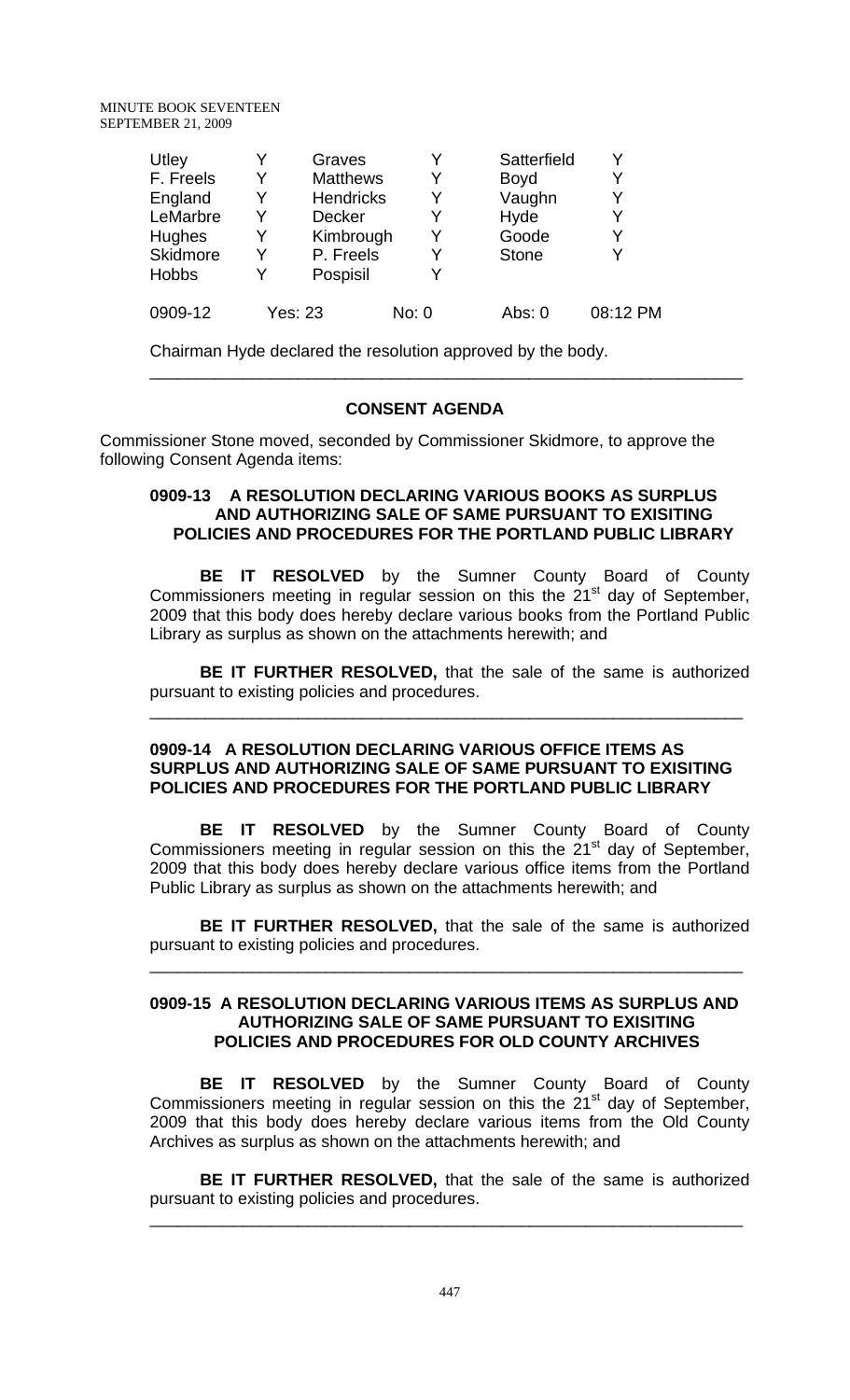# **0909-16 A RESOLUTION DECLARING VARIOUS ITEMS AS SURPLUS AND AUTHORIZING SALE OF SAME PURSUANT TO EXISITING POLICIES AND PROCEDURES FOR CONSTRUCTION AND DEVELOPMENT OFFICE**

 **BE IT RESOLVED** by the Sumner County Board of County Commissioners meeting in regular session on this the  $21<sup>st</sup>$  day of September, 2009 that this body does hereby declare the items from the Construction and Development Office as surplus as shown on the attachments herewith; and

**BE IT FURTHER RESOLVED,** that the sale of the same is authorized pursuant to existing policies and procedures.

\_\_\_\_\_\_\_\_\_\_\_\_\_\_\_\_\_\_\_\_\_\_\_\_\_\_\_\_\_\_\_\_\_\_\_\_\_\_\_\_\_\_\_\_\_\_\_\_\_\_\_\_\_\_\_\_\_\_\_\_\_\_\_\_

# **0909-17 A RESOLUTION DECLARING VARIOUS ITEMS AS SURPLUS AND AUTHORIZING SALE OF SAME PURSUANT TO EXISITING POLICIES AND PROCEDURES FOR AG EXTENSION OFFICE**

 **BE IT RESOLVED** by the Sumner County Board of County Commissioners meeting in regular session on this the 21<sup>st</sup> day of September, 2009 that this body does hereby declare various items from the Ag Extension Office as surplus as shown on the attachments herewith; and

**BE IT FURTHER RESOLVED,** that the sale of the same is authorized pursuant to existing policies and procedures.

\_\_\_\_\_\_\_\_\_\_\_\_\_\_\_\_\_\_\_\_\_\_\_\_\_\_\_\_\_\_\_\_\_\_\_\_\_\_\_\_\_\_\_\_\_\_\_\_\_\_\_\_\_\_\_\_\_\_\_\_\_\_\_\_

The electronic vote was recorded in the following manner:

| <b>Akins</b>     | Y | Fennell      |   | Cummings        | Y |          |
|------------------|---|--------------|---|-----------------|---|----------|
| Utley            | Y | Satterfield  | Y | F. Freels       | Y |          |
| <b>Matthews</b>  | Y | <b>Boyd</b>  |   | England         |   |          |
| <b>Hendricks</b> | Y | Vaughn       |   | LeMarbre        | Y |          |
| Decker           |   | Hyde         |   | <b>Hughes</b>   | Y |          |
| Kimbrough        | Y | Goode        | Y | <b>Skidmore</b> | Y |          |
| P. Freels        | Y | <b>Stone</b> |   | <b>Hobbs</b>    |   |          |
| Pospisil         | Y |              |   |                 |   |          |
| 0909-CONSENT     |   | Yes: 22      |   | No: 0<br>Abs: 0 |   | 08:13 PM |

Chairman Hyde declared the Consent Agenda items approved by the body on the first and final reading.

# **PROPERTY TAX REFUNDS**

 $\frac{1}{\sqrt{2}}$  ,  $\frac{1}{\sqrt{2}}$  ,  $\frac{1}{\sqrt{2}}$  ,  $\frac{1}{\sqrt{2}}$  ,  $\frac{1}{\sqrt{2}}$  ,  $\frac{1}{\sqrt{2}}$  ,  $\frac{1}{\sqrt{2}}$  ,  $\frac{1}{\sqrt{2}}$  ,  $\frac{1}{\sqrt{2}}$  ,  $\frac{1}{\sqrt{2}}$  ,  $\frac{1}{\sqrt{2}}$  ,  $\frac{1}{\sqrt{2}}$  ,  $\frac{1}{\sqrt{2}}$  ,  $\frac{1}{\sqrt{2}}$  ,  $\frac{1}{\sqrt{2}}$ 

The following property tax refunds were included on the Consent Agenda:

• Sylvia Hornbuckle - \$905.73

 Chairman Hyde declared the Consent Agenda approved by the body on the first and final reading.

### **ADJOURNMENT**

**\_\_\_\_\_\_\_\_\_\_\_\_\_\_\_\_\_\_\_\_\_\_\_\_\_\_\_\_\_\_\_\_\_\_\_\_\_\_\_\_\_\_\_\_\_\_\_\_\_\_\_\_\_\_\_\_\_\_\_\_\_\_\_\_\_\_\_\_\_**